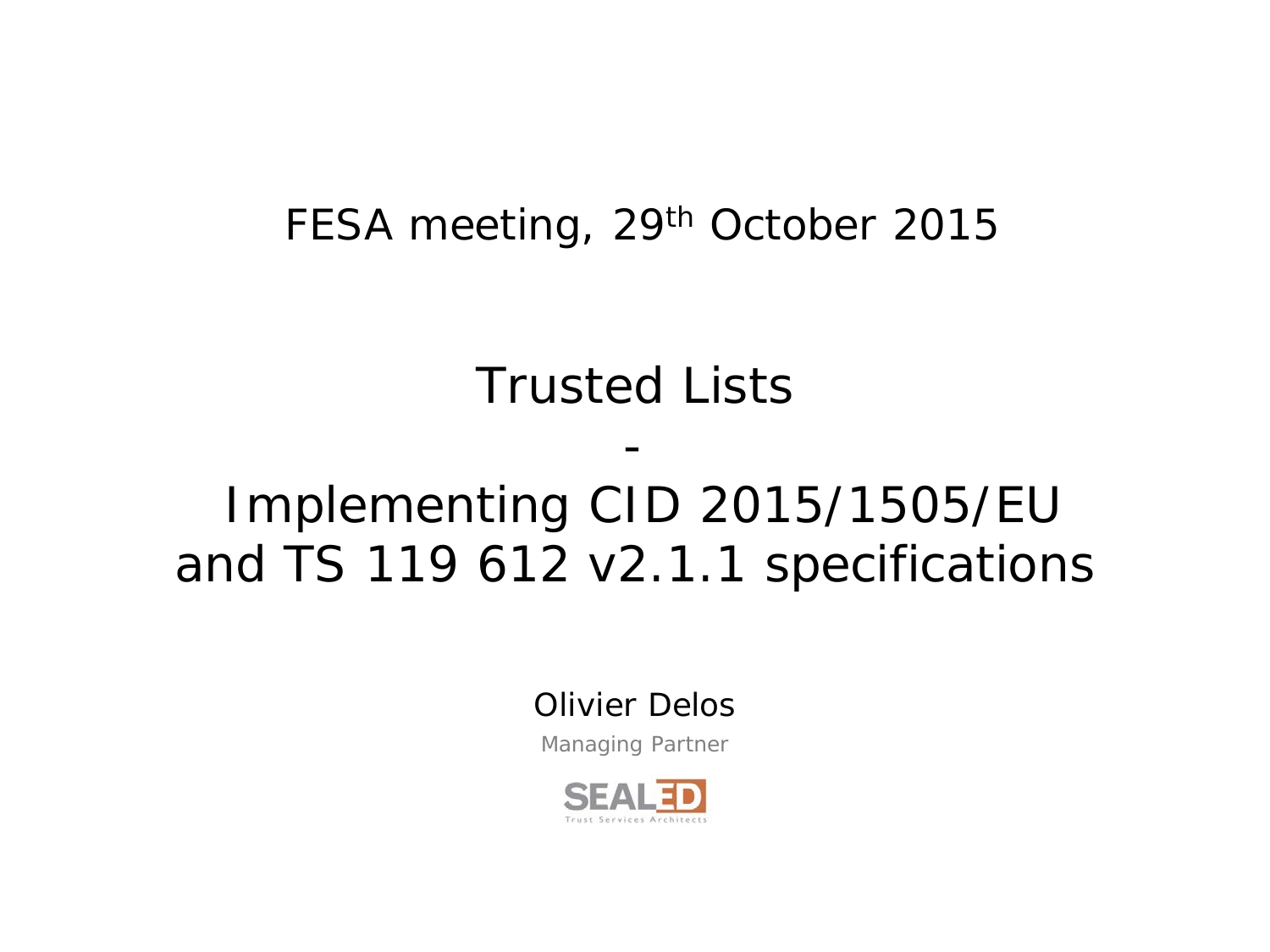- Current CD 2013/662/EU amending CD 2009/767/EC is referring to TS 119 612 v1.1.1
- CID 2015/1505/EU
	- Adopted  $8<sup>th</sup>$  of Sep. 2015
	- Not for implementation before  $1<sup>st</sup>$  of July 2016
	- But for implementation exactly on the 1<sup>st</sup> of July 2016 !
	- Refers to TS 119 612 v2.1.1
- TLManager and ETSI Conformance Checker to be updated accordingly and to increase the number of checks.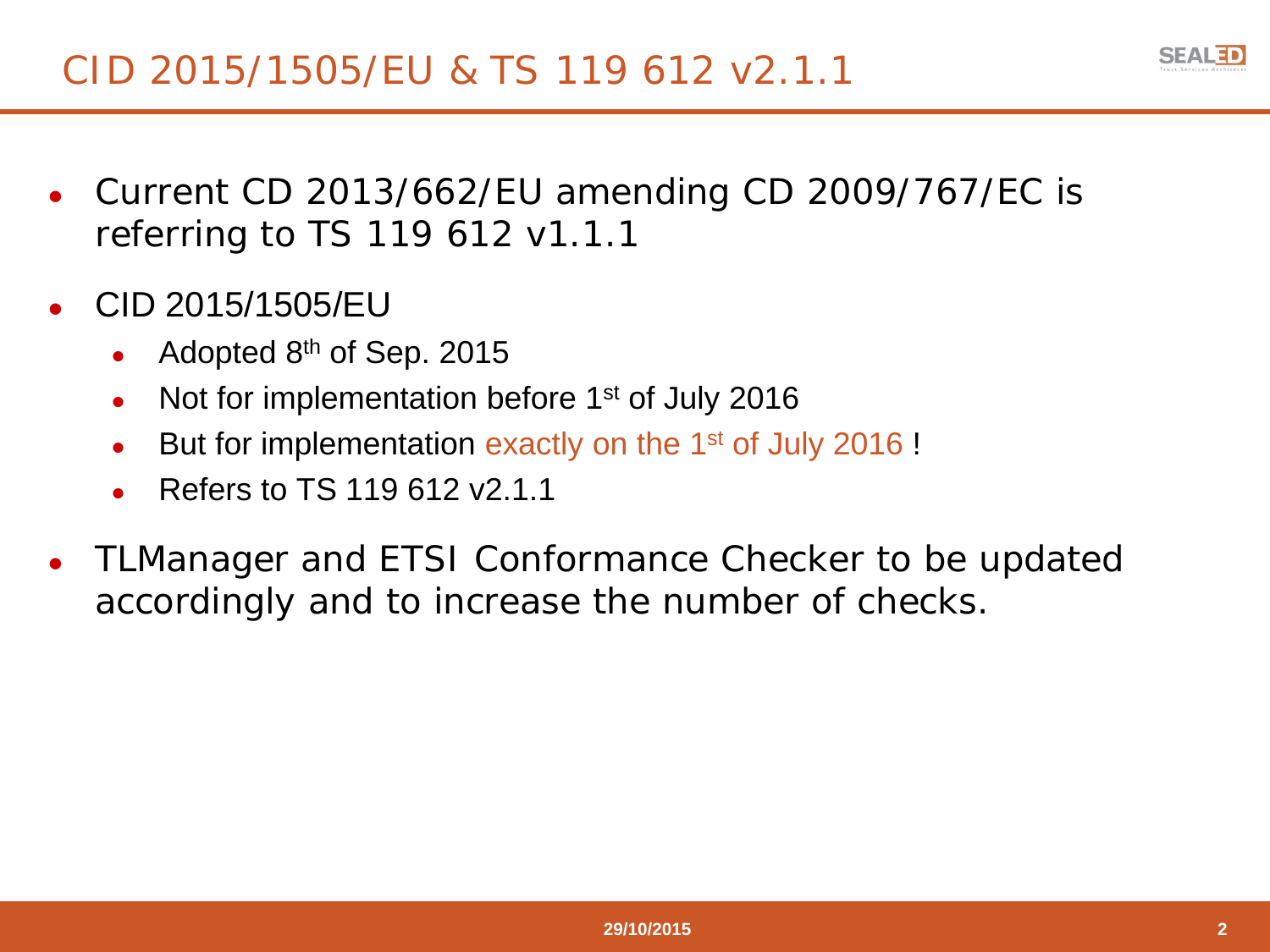# **Trusted lists**

- have a constitutive value
- shall include information on QTSPs/QTSs supervised by EU MS
- may include information on nonQ TSPs and nonQ TSs while indicating they are not qualified
- shall be available as a signed or sealed machine processable form compliant with annex I of CID relying on ETSI TS 119 612 v2.1.1
- If available as a human readable form,
	- shall contain same data as machine processable one and
	- shall be signed or sealed
- Notification of Reg. Art. 22(3) using template in Annex II of CID, including 2 or more TLSO certificates
- EC to provide LOTL in signed or sealed machine readable form and may provide LOTL under signed or sealed human readable form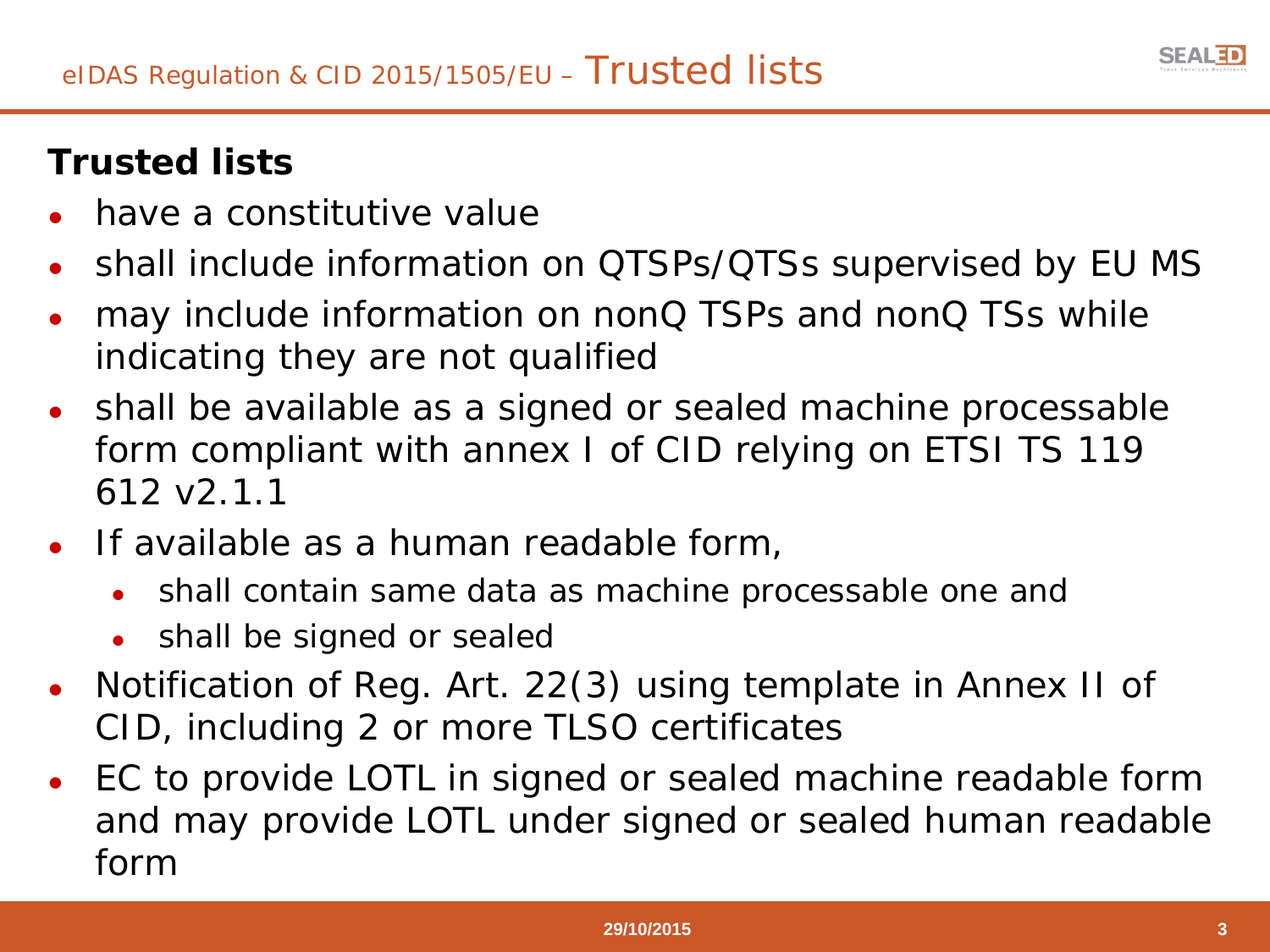Annex I of CID 2015/1505/EU relies on ETSI TS 119 612 v2.1.1 with some changes compared to CD 2009/767/EC as amended

What does not change however are

- Inclusion of both current and all historical information, dating from the inclusion of a TSP in the TL, about the status of listed TS's
- Logical model of the TL is unchanged
- Same XSD has the previous one (already correcting several inconsistencies in Annex B of TS 119 612 v1.1.1)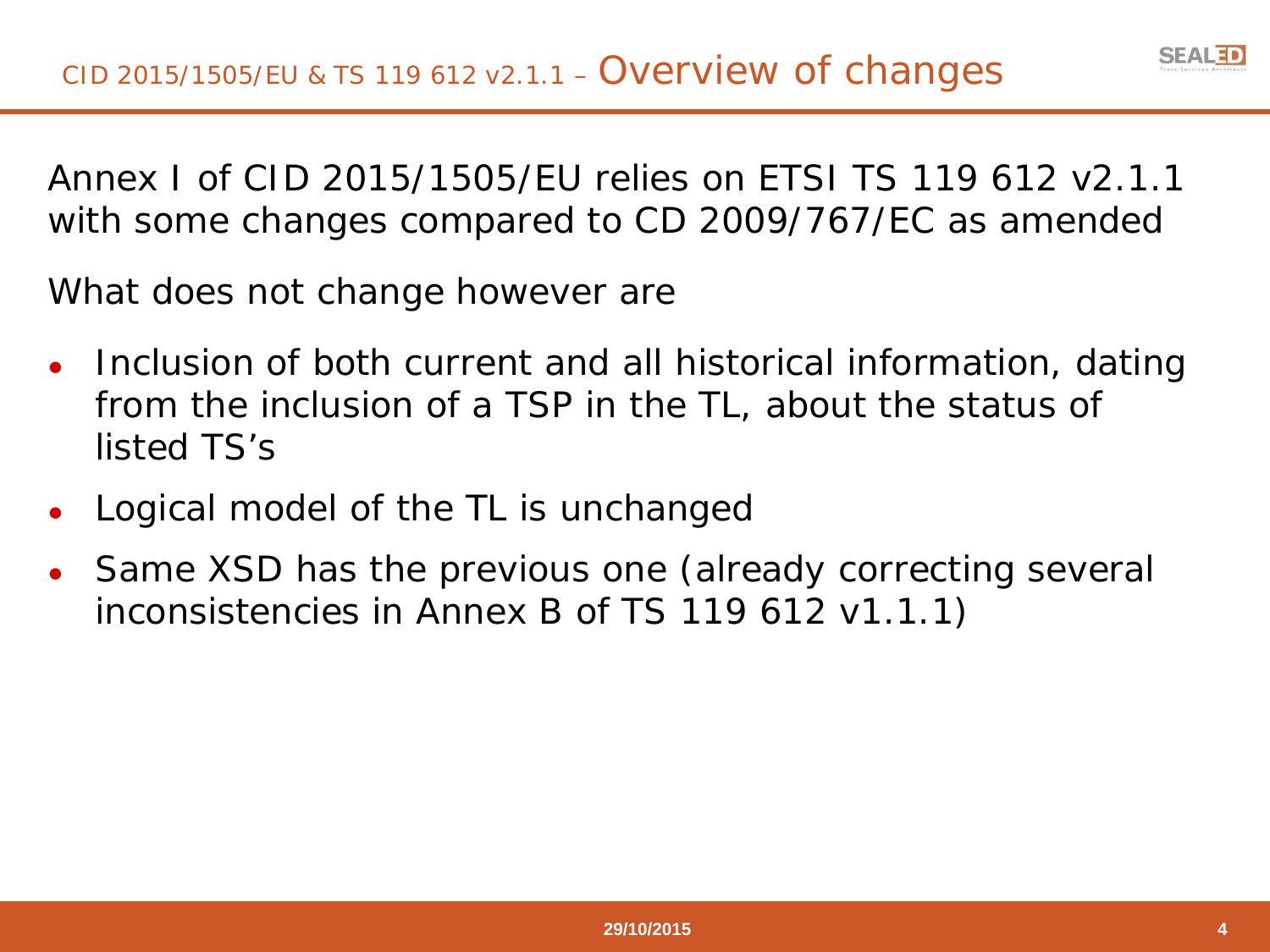

- **Clause 5.2.1: TSL Tag**
	- No change ([http://uri.etsi.org/19612/TSLTag\)](http://uri.etsi.org/19612/TSLTag)
- **Clause 5.3: Scheme information**
	- **TSL version identifier** (clause 5.3.1)
		- − Version identifier value updated from 4 to **5**
		- − **No impact on "sequence number" which will not be recycled to "1"**
	- **TSL sequence number** (clause 5.3.2)
		- No change in specifications
	- **TSL type** (clause 5.3.3)
		- − No change ([http://uri.etsi.org/TrstSvc/TrustedList/TSLType/EUgeneric\)](http://uri.etsi.org/TrstSvc/TrustedList/TSLType/EUgeneric)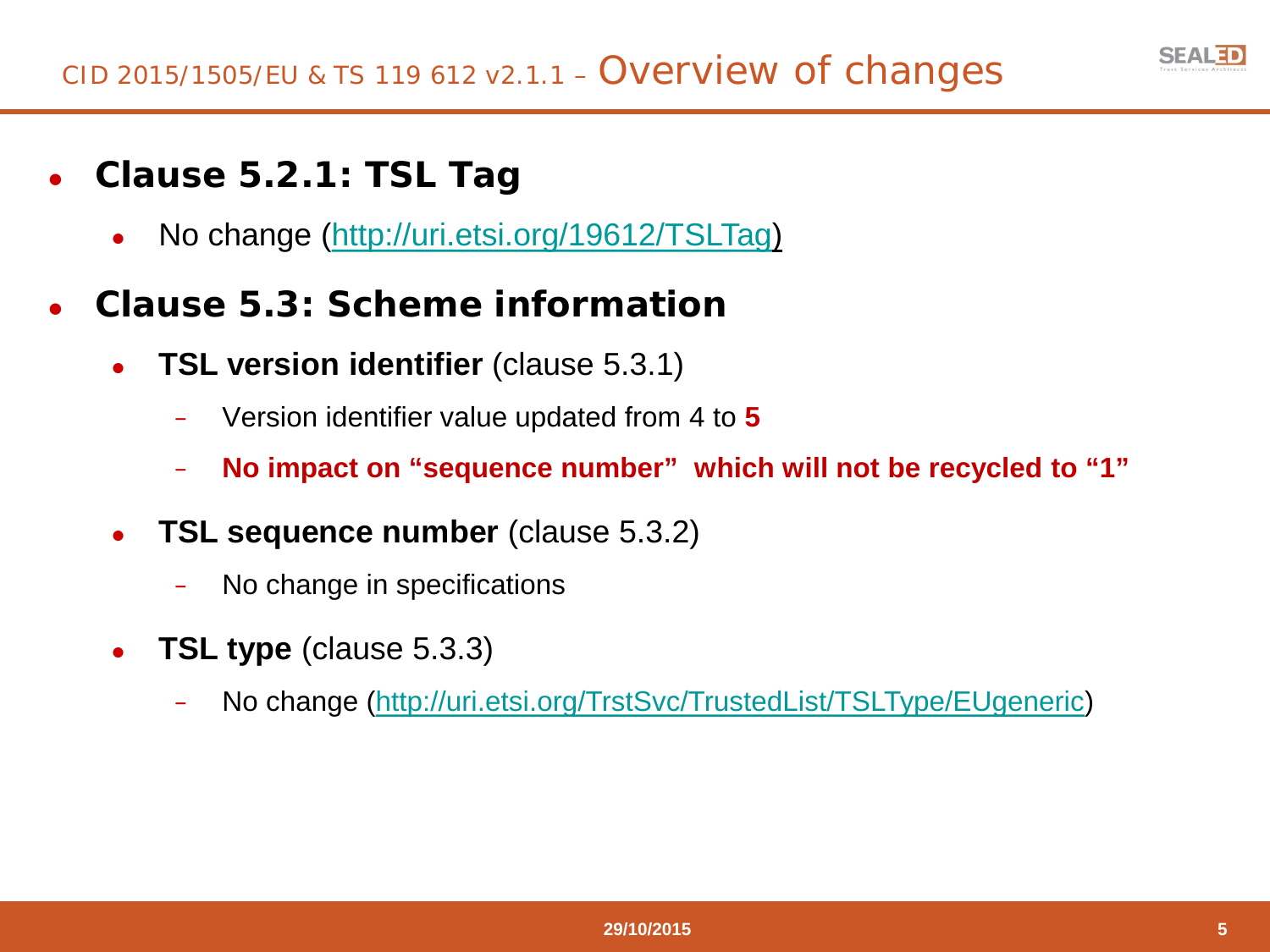

- **Clause 5.3: Scheme information**
	- **Scheme operator name** (clause 5.3.4)
		- − No change in specifications
		- − **Reminder:**
			- − **Notify name(s) to EC in as many languages as in TL (case sensitive)**
			- − **At least one name value must match "O=" attribute value in TLSO certificates**
	- **Scheme operator postal address** (clause 5.3.5.1)
		- − No change in specifications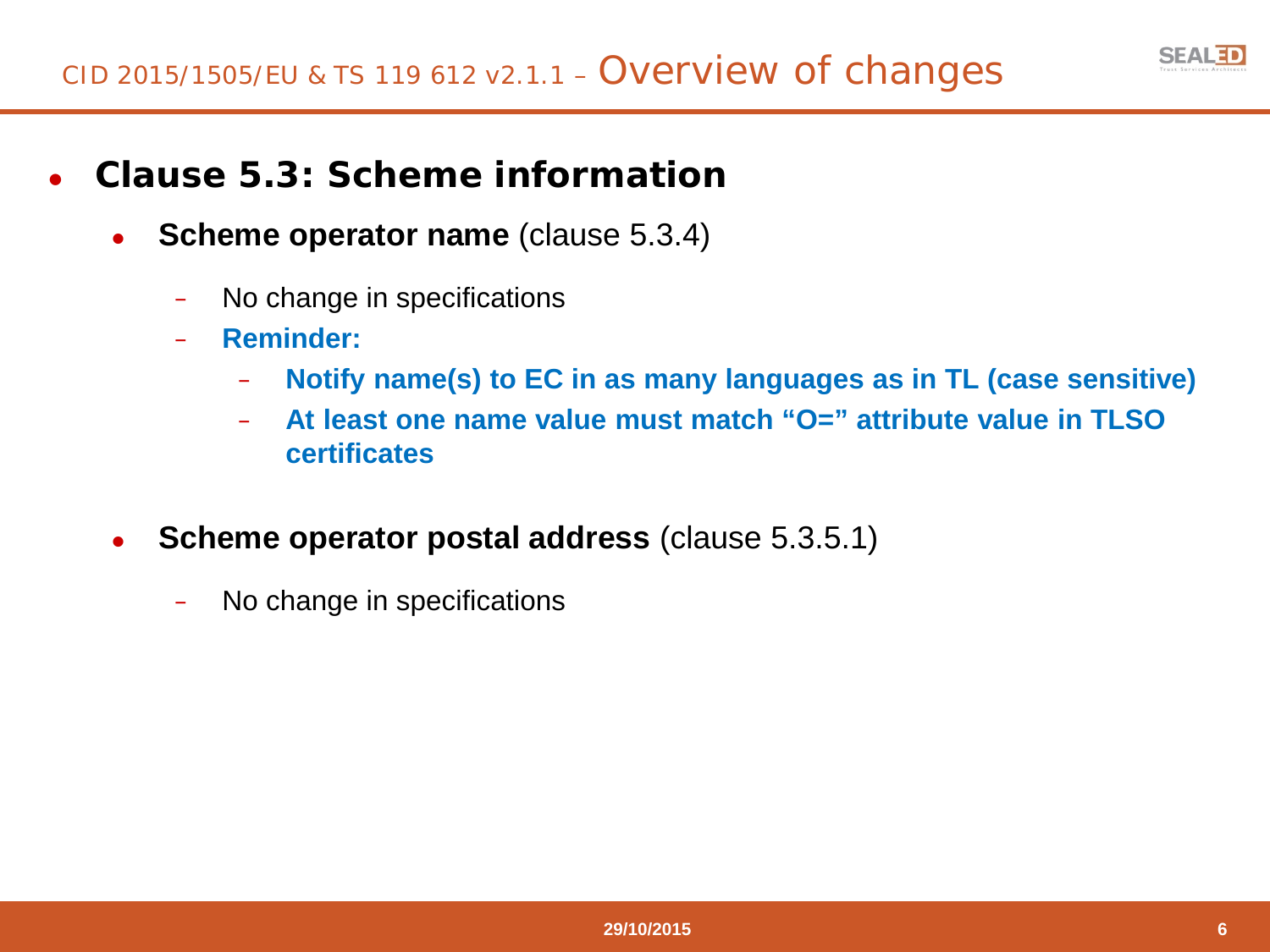

# ● **Clause 5.3: Scheme information**

- **Scheme Operator electronic address** (clauses 5.3.5.2) No change
	- Both email address and website to be provided as part of the electronic address for Scheme Operator and for all listed TSPs.
	- Sequence of multilingual character strings 'en' as minimum
	- Examples:

#### **2 web addresses and 1 email**

<tsl:ElectronicAddress> <tsl:URI xml:lang="en"[>http://www.rrt.lt/<](http://www.rrt.lt/)/tsl:URI> <tsl:URI xml:lang="en"[>mailto:rrt@rrt.lt<](mailto:rrt@rrt.lt)/tsl:URI> <tsl:URI xml:lang="lt"[>http://www.rrt.lt/lt/<](http://www.rrt.lt/lt/)/tsl:URI> </tsl:ElectronicAddress>

#### **4 web addresses (http(s)) and 2 emails**

<tsl:ElectronicAddress> <tsl:URI xml:lang="lt"[>http://www.rrt.lt/lt/<](http://www.rrt.lt/lt/)/tsl:URI> <tsl:URI xml:lang="en"[>http://www.rrt.lt/<](http://www.rrt.lt/)/tsl:URI> <tsl:URI xml:lang="lt"[>https://www.rrt.lt/lt/<](https://www.rrt.lt/lt/)/tsl:URI> <tsl:URI xml:lang="en"[>https://www.rrt.lt/<](https://www.rrt.lt/)/tsl:URI> <tsl:URI xml:lang="lt"[>mailto:rrt@rrt.lt<](mailto:rrt@rrt.lt)/tsl:URI> <tsl:URI xml:lang="en"[>mailto:rrt@rrt.lt<](mailto:rrt@rrt.lt)/tsl:URI> </tsl:ElectronicAddress>

#### **Multiple http addresses**

<tsl:ElectronicAddress>

<tsl:URI xml:lang="lt"><http://www.rrt.lt/lt/></tsl:URI> <tsl:URI xml:lang="en"><http://www.rrt.lt/></tsl:URI> <tsl:URI xml:lang="lt">[http://www2.rrt.lt/lt/<](http://www2.rrt.lt/lt/)/tsl:URI> <tsl:URI xml:lang="en">[http://www2.rrt.lt/<](http://www2.rrt.lt/)/tsl:URI> <tsl:URI xml:lang="lt"><mailto:rrt@rrt.lt></tsl:URI> <tsl:URI xml:lang="en"><mailto:rrt@rrt.lt></tsl:URI> </tsl:ElectronicAddress>

<tsl:ElectronicAddress> <tsl:URI xml:lang="en"><http://www.rrt.lt/></tsl:URI> </tsl:ElectronicAddress>

<tsl:ElectronicAddress>

<tsl:URI xml:lang="en"><http://www.rrt.lt/></tsl:URI> <tsl:URI xml:lang="lt"><mailto:rrt@rrt.lt></tsl:URI> </tsl:ElectronicAddress>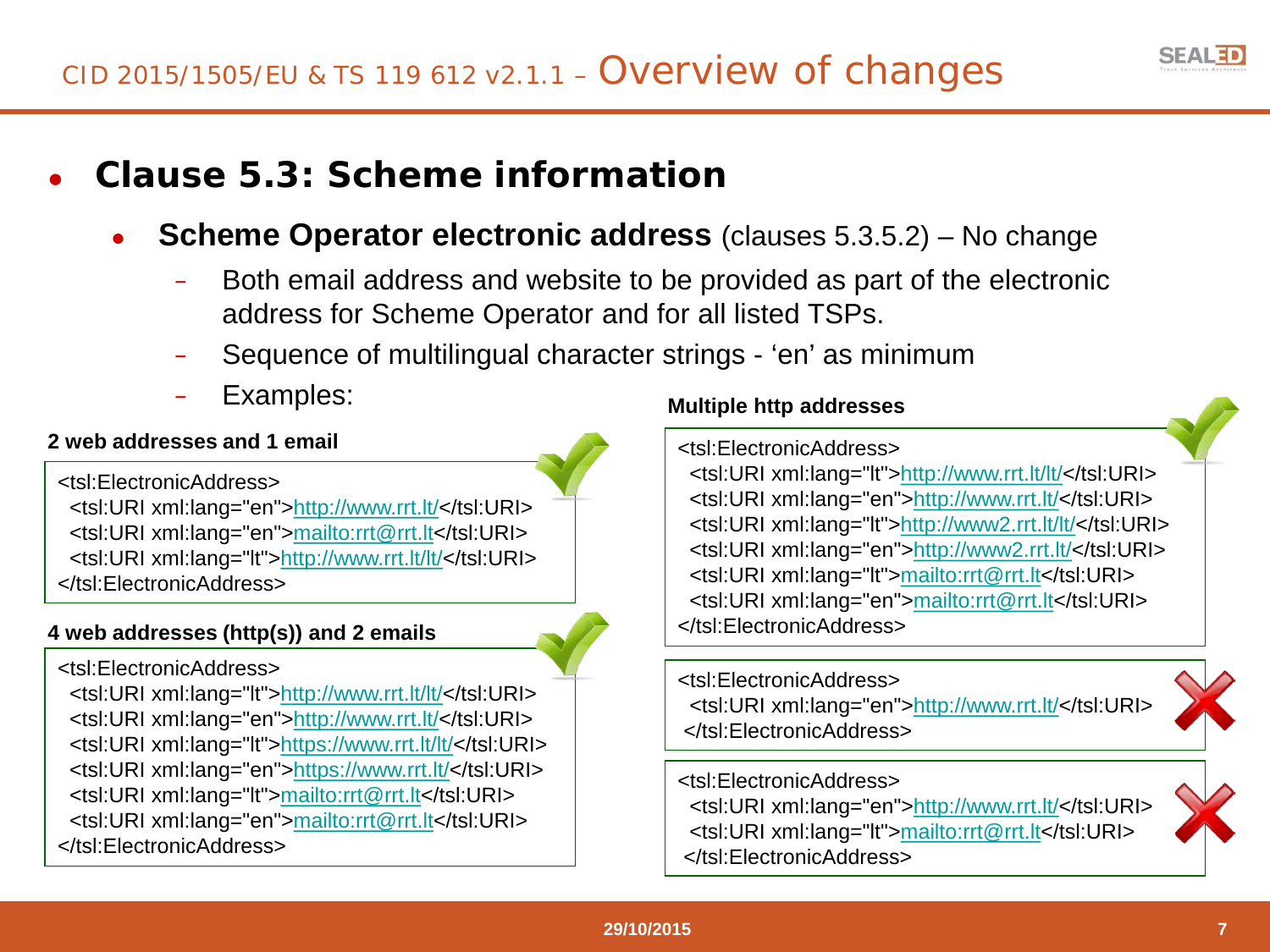### ● **Clause 5.3.6: Scheme name**

● **New 'EN\_name\_value' as per CID 2015/1505/EU Annex I**

# ● **Clause 5.3.7: Scheme information URI**

- Common text to be used as introductory information common to all EU MS has changed as per CID 2015/1505/EU Annex  $\vert \rightarrow$  change on URI webpage)
- Specific information
	- Info on the national supervision scheme applicable to QTSPs/QTS and TSPs/TSs under eIDAS Regulation
	- Info, where applicable, on national voluntary accreditation scheme for CSP issuing QCs under Directive 1999/93/EC

with for each, at least:

- 1. General description
- 2. Info on process followed for supervision system, and where applicable (w.a.) for the approval under a national approval scheme
- 3. Info about criteria against which TSPs are supervised, or w.a., approved
- 4. Info about criteria and rules used to select supervisors/auditors and how they assess TSPs/TSs
- 5. Where applicable, other contact and general information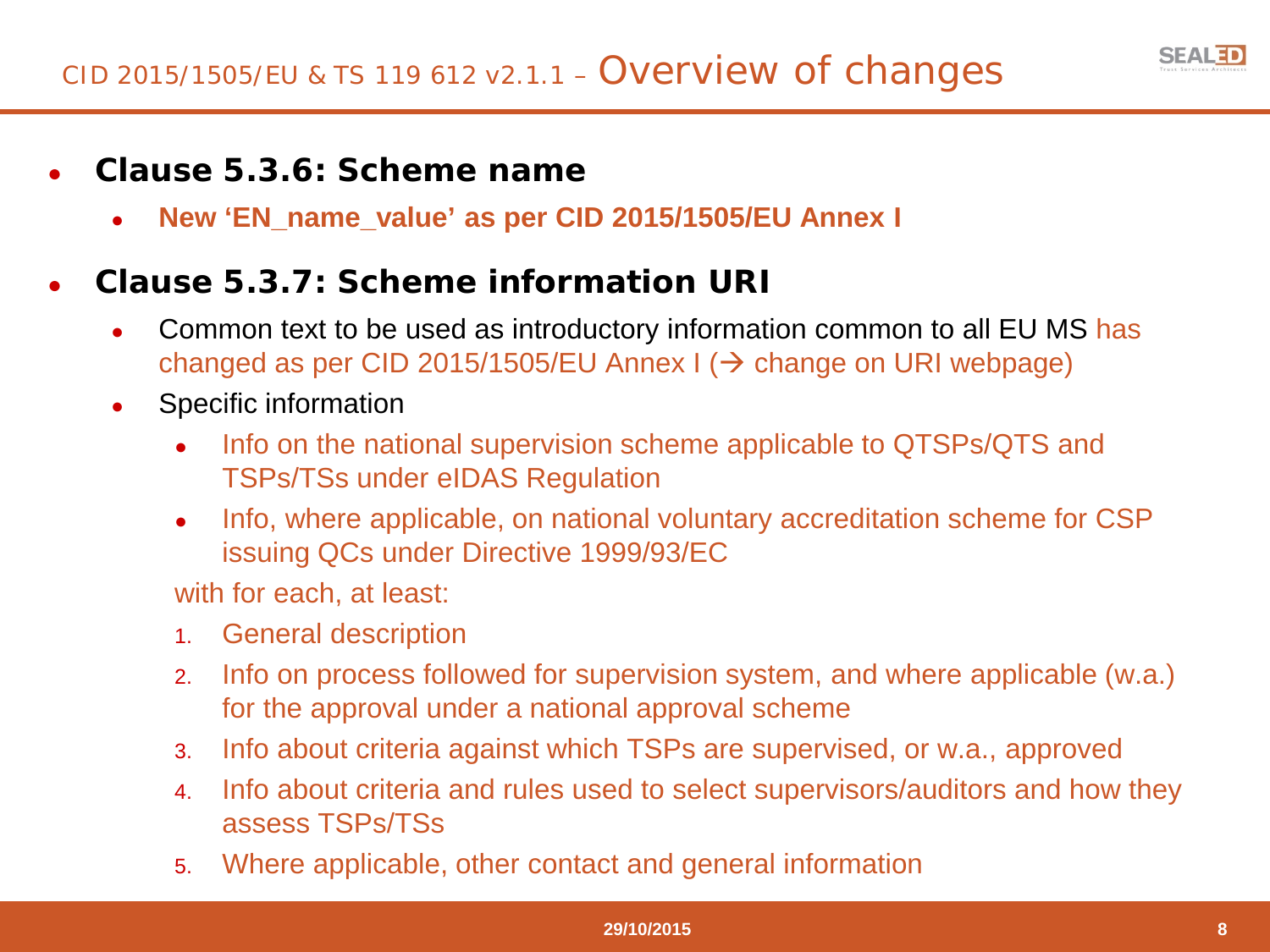

- **Clause 5.3.8: Status determination approach**
	- **URI changed <http://uri.etsi.org/TrstSvc/TrustedList/StatusDetn/EUappropriate>**
- **Clause 5.3.9: Scheme type/community/rules**
	- **It shall only include UK English URIs**
	- otherwise unchanged specifications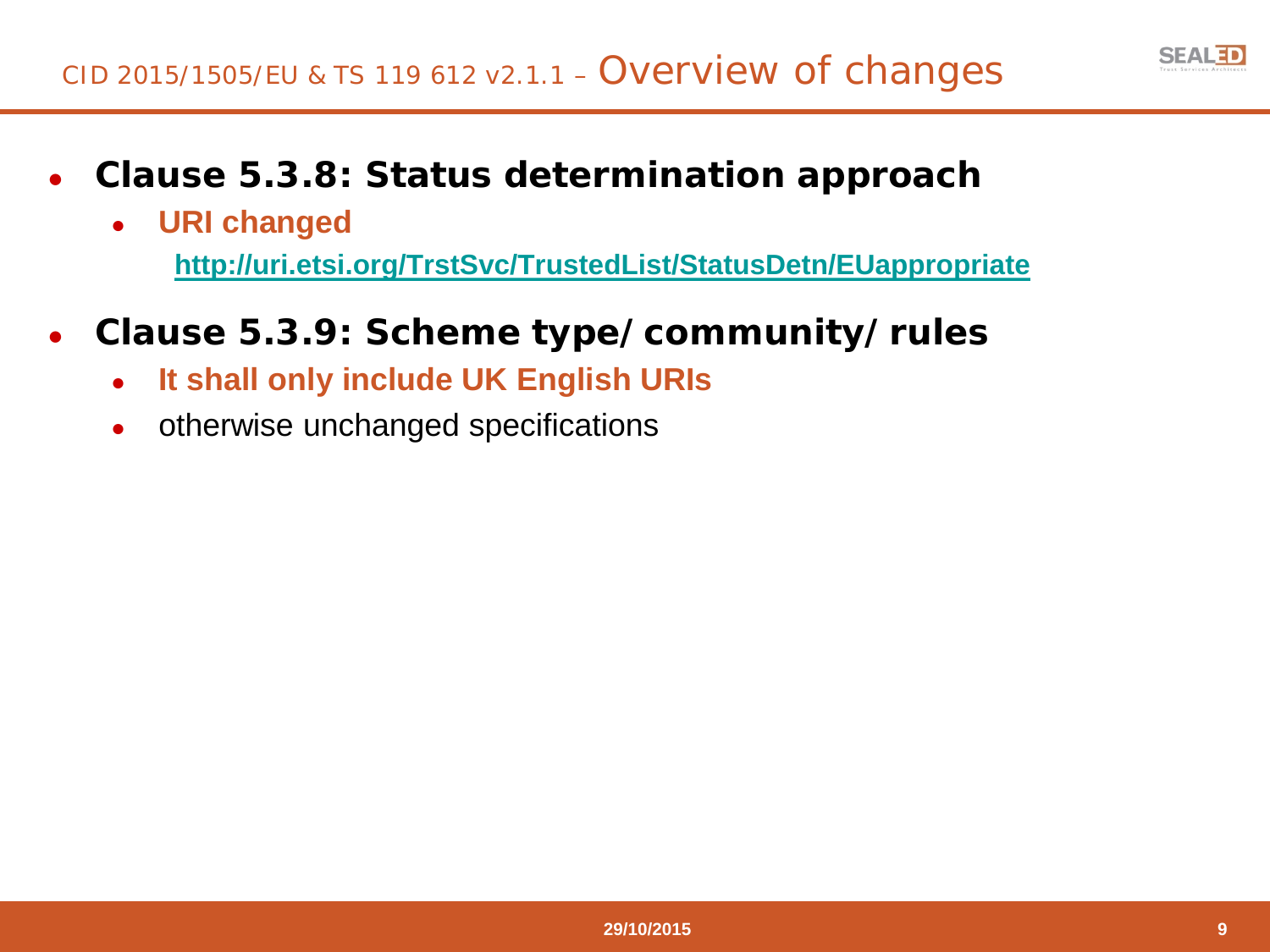

# ● **Clause 5.3: Scheme information**

- **Scheme type/community/rules (clause 5.3.9)** 
	- Example:

<tsl:SchemeTypeCommunityRules> <tsl:URI xml:lang="en">http://uri.etsi.org/TrstSvc/TrustedList/schemerules/EUcommon</tsl:URI> <tsl:URI xml:lang="en">http://uri.etsi.org/TrstSvc/TrustedList/schemerules/LT</tsl:URI> </tsl:SchemeTypeCommunityRules>

- − Additional languages / URIs:
	- About languages the only option is to populate the webpage referenced by the second URI (/**CC**) with a text provided both in English and in national language(s) on the same page. One may also provide a structured text on this page with additional links to external pages.
	- − Additional URIs as part of the « /CC » hierarchy:

<tsl:SchemeTypeCommunityRules>

<tsl:URI xml:lang="en">http://uri.etsi.org/TrstSvc/TrustedList/schemerules/EUcommon</tsl:URI> <tsl:URI xml:lang="en">http://uri.etsi.org/TrstSvc/TrustedList/schemerules/LT</tsl:URI> <tsl:URI xml:lang="en">http://uri.etsi.org/TrstSvc/TrustedList/schemerules/LT/sub</tsl:URI> </tsl:SchemeTypeCommunityRules>

where « /sub » can be replaced by any appropriate character string.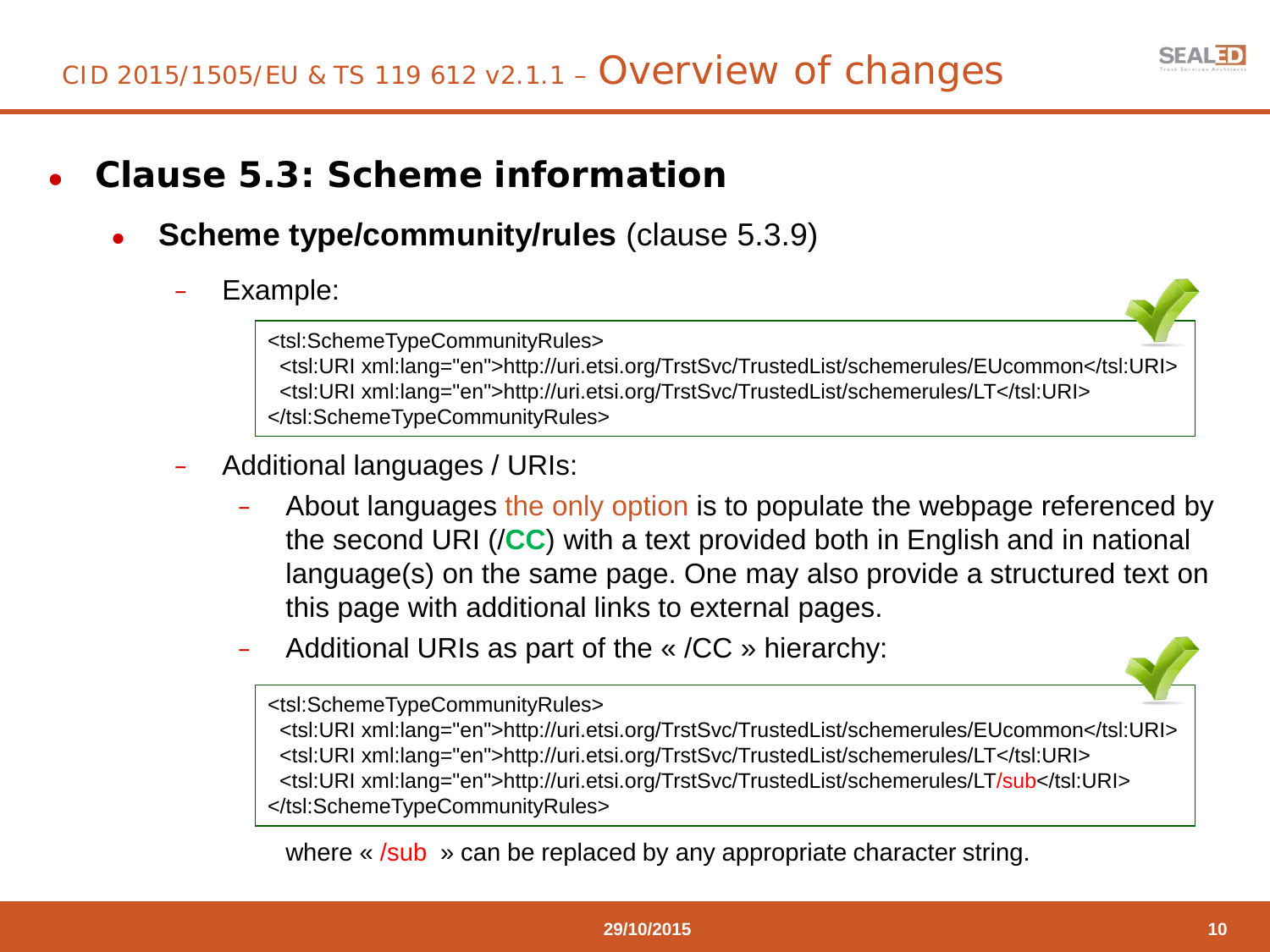

- **Clause 5.3: Scheme information**
	- **Clause 5.3.10: Scheme territory**
		- − No change in specifications.
	- **Clause 5.3.11: TSL policy/legal notice**
		- − **Character string values changed as per CID 2015/1505/EU**
	- **Historical information period** (clause 5.3.12) **and handling historical information**
		- − No change in specifications.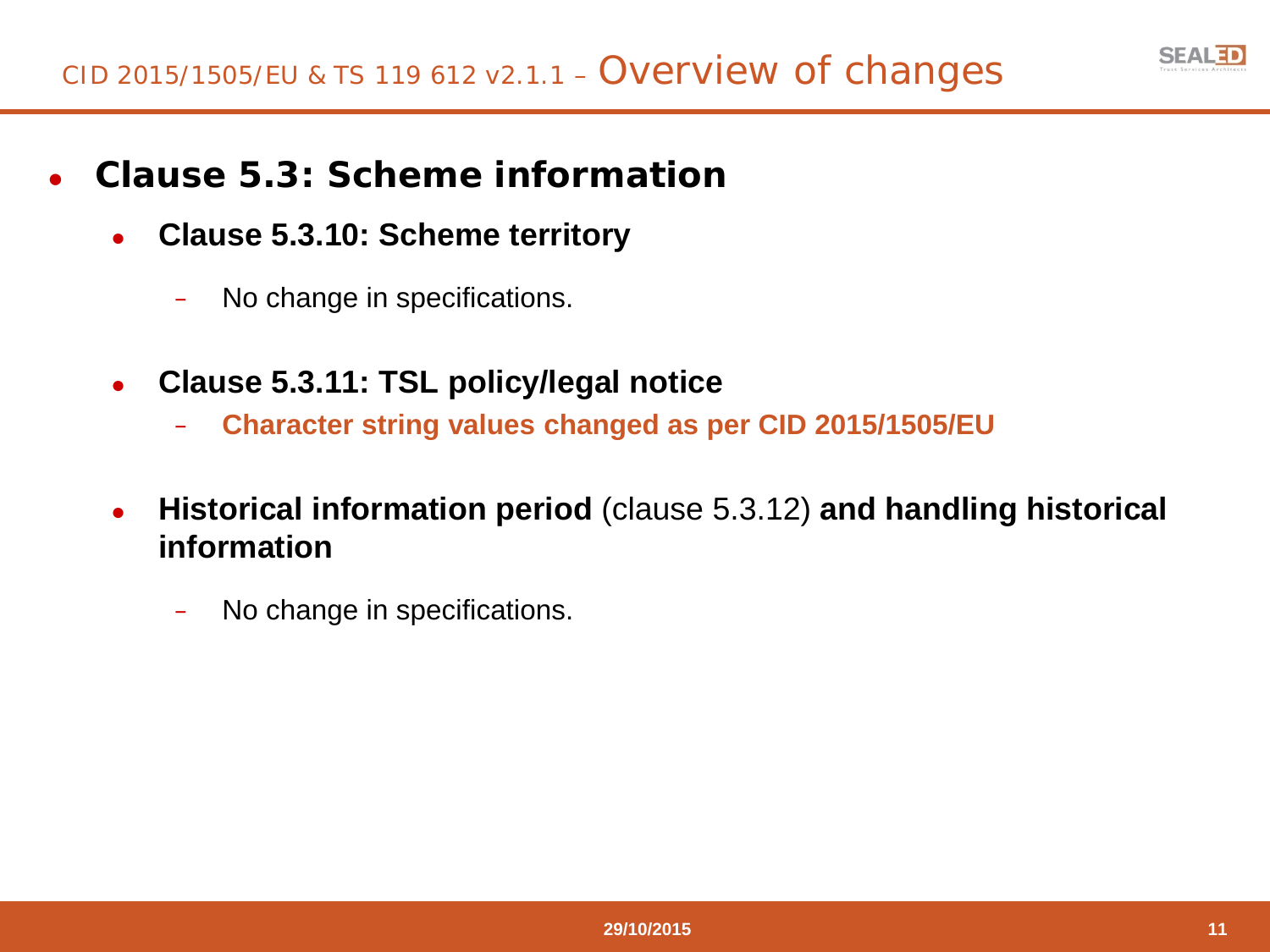

- **Clause 5.3: Scheme information**
	- **Pointers to other TSLs** (clause 5.3.13)
		- − No change in specifications.
	- **Distribution points (clause 5.3.16)** 
		- − No change in specifications.
	- **Scheme extensions** (clause 5.3.17)
		- − No change in specifications. Not used.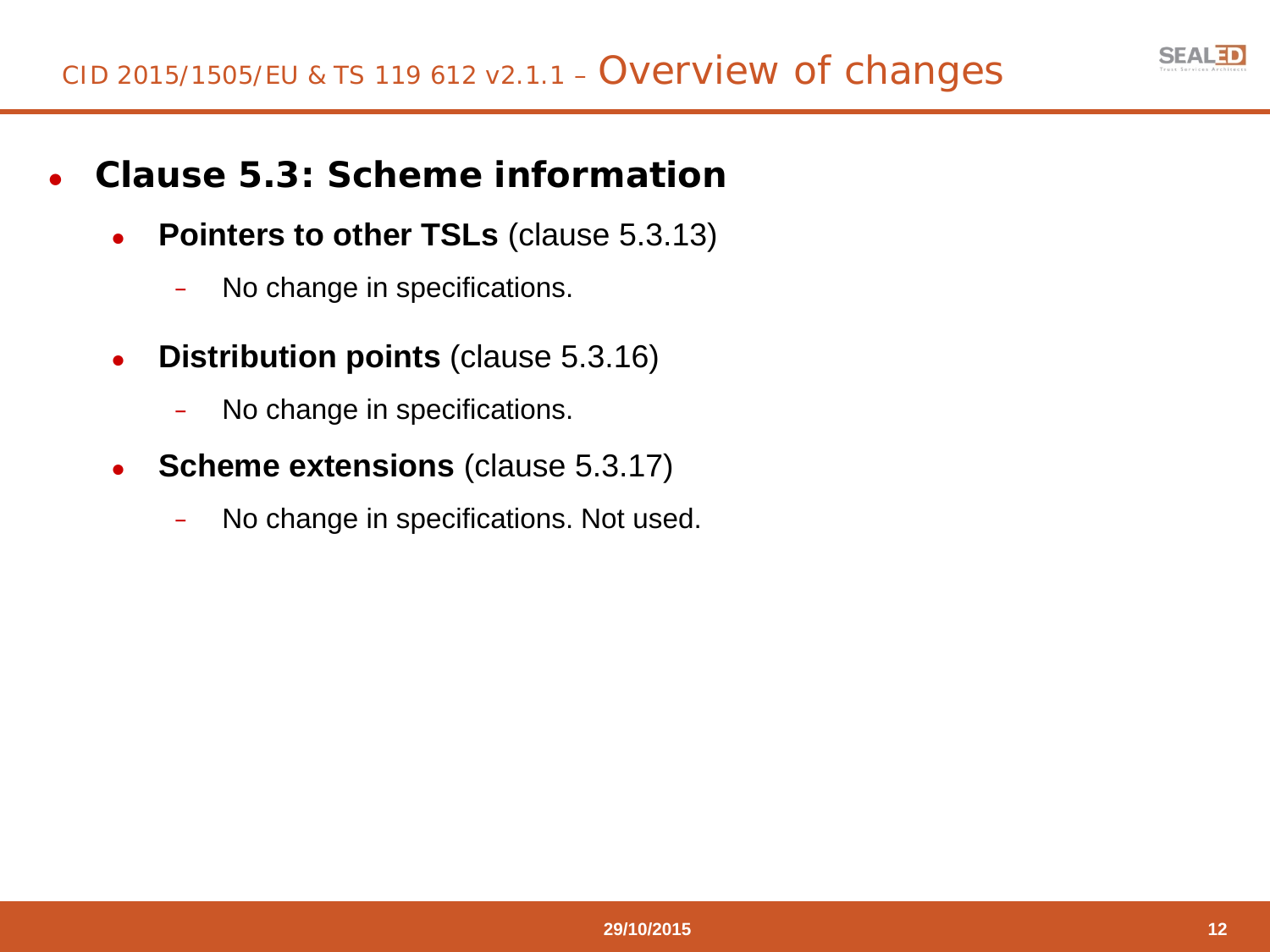# ● **Clause 5.3: Scheme information**

- **List issue date and time** (clause 5.3.14)
	- − No change in specifications.
	- − But TLSO to ensure the consistency of the (re)-issuance of a trusted list and the actual date when a service status has been updated (clause 5.5.5).
- **Next update** (clause 5.3.15)
	- − Coordinated Universal Time (UTC) by which, at the latest, an update of the TL shall be issued.
	- − TLSO shall issue and publish an update of the TL before that Next Update date and time whenever the underlying approval scheme will require so, in particular when changes occur to TSP or service related information (e.g. its status).
	- − In the event of no interim status changes to any TSP or service covered by the scheme, the TL shall be re-issued by the time of expiration of the last TL issued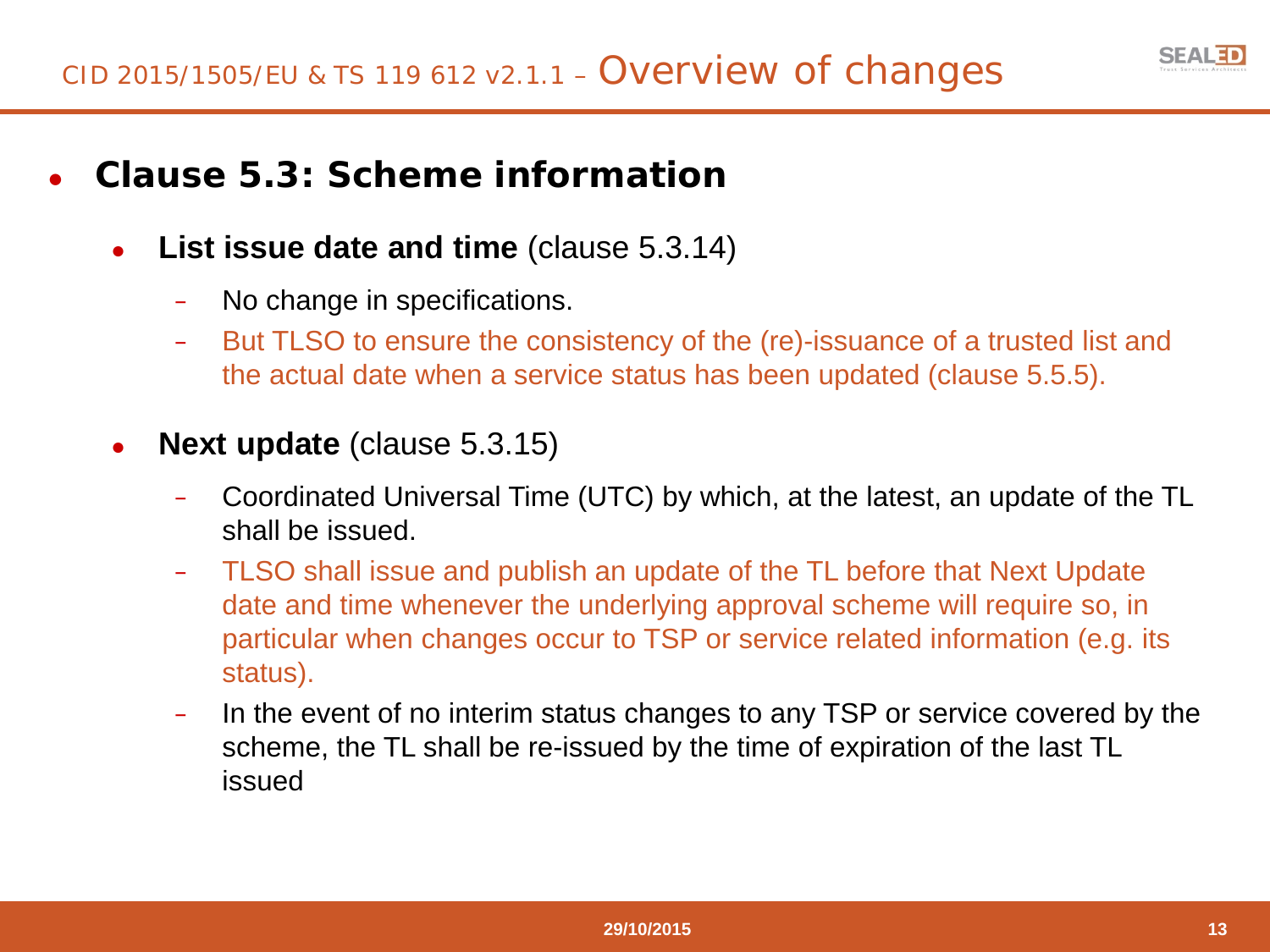

# ● **Clause 5.4: TSP information**

- **TSP name** (clause 5.4.1): no change in specifications.
- **TSP trade name** (clause 5.4.2)
	- − Formalization of "VATCC-xxx" and "NTRCC-yyy" formats for legal persons
	- − "VATCC-xxx" to be used when both exist
	- − Formalization of "PASCC-aaa", "IDCCC-bbb", "PNOCC-ccc" and "TINCCddd" for natural persons
	- − May additionally include any operational name
	- − Must include any "O=" attribute value of Sdi certificate conveying the associated public key (in clause 5.5.3) that are  $\neq$  from TSPName and in this case, TLSO shall provide a formal statement in 'Ssdu' confirming such a mapping.

*Example:*

<tsl:TSPTradeName> <tsl:Name xml:lang="en">Trust Services Architects</tsl:Name> <tsl:Name xml:lang="en">VATBE-0876866142</tsl:Name> </tsl:TSPTradeName>

#### **29/10/2015 14**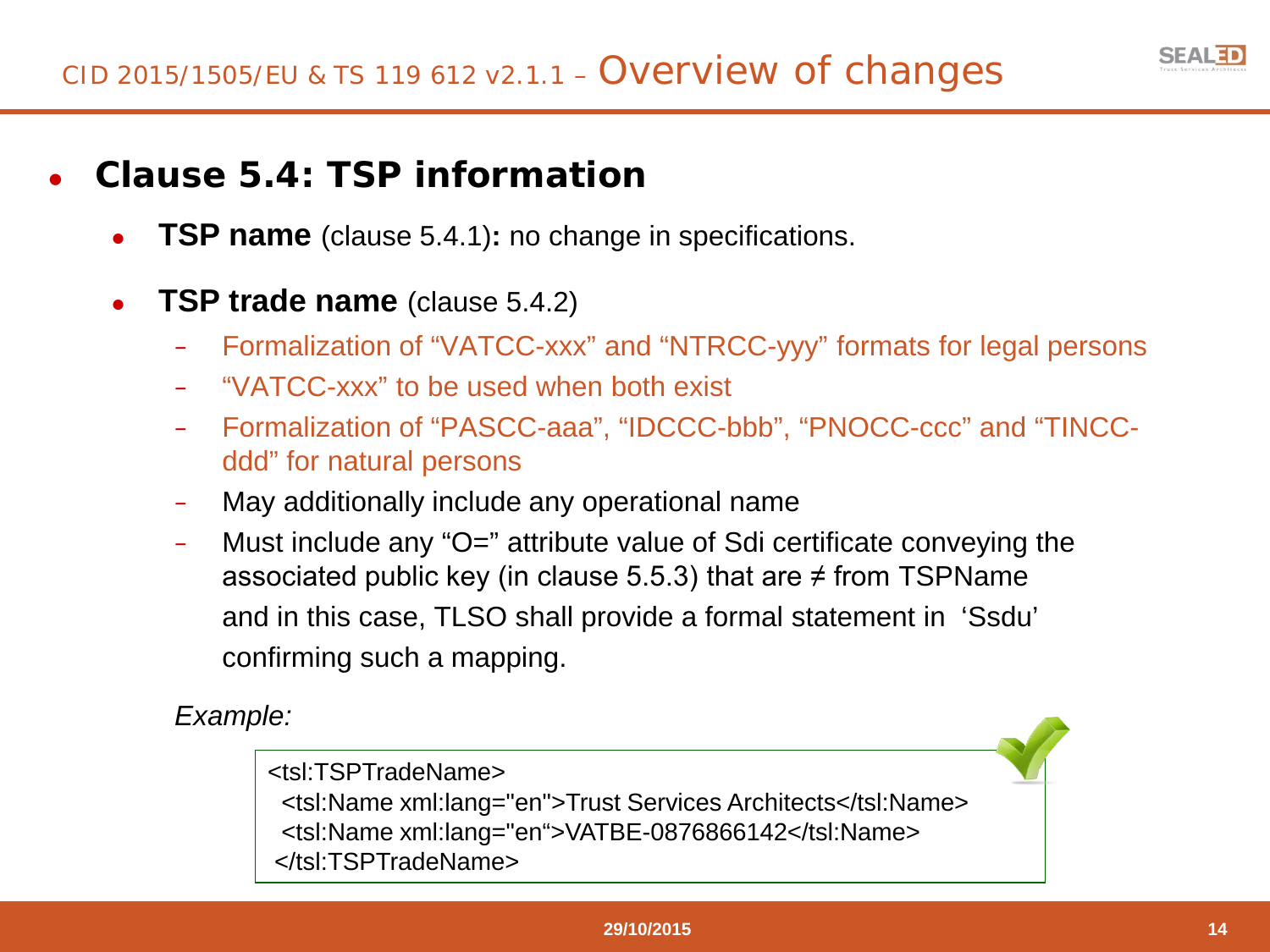

# ● **Clause 5.4: TSP information**

- **TSP address** (clause 5.4.3)
	- − No change in specifications.
- **TSP information URI** (clause 5.4.4)
	- − No change in specifications.
- **TSP information extensions** (clause 5.4.5)
	- − No change in specifications.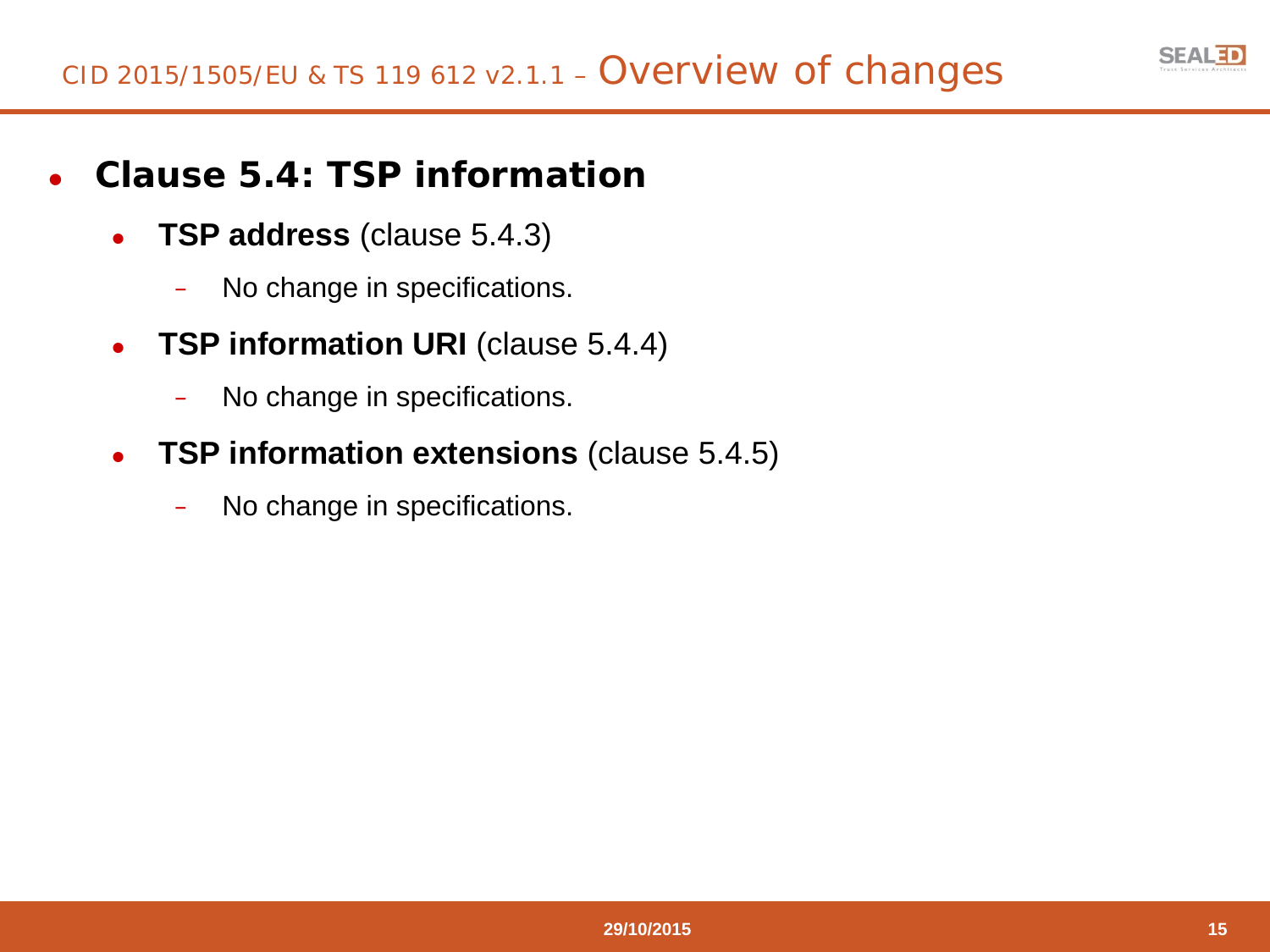

# ● **Clause 5.5: Service information**

### ● **Clause 5.5.1: Service type identifier**

- (a) one of the URIs specified in clause 5.5.1.1 corresponding to the type of listed trust service for QTS's specified in eIDAS Regulation; or
- (b) one of the URIs specified in clause 5.5.1.2 corresponding to the type of listed trust service for non-qualified trust services specified in eIDAS; or
- (c) one of the URIs specified in clause 5.5.1.3 corresponding to the type of listed trust service for trust services that are not specified in eIDAS but specified on a EU MS national basis, a non-EU country basis or on the basis of an international organization specifications; or
- (d) any other URI value registered and described by the scheme operator or another entity.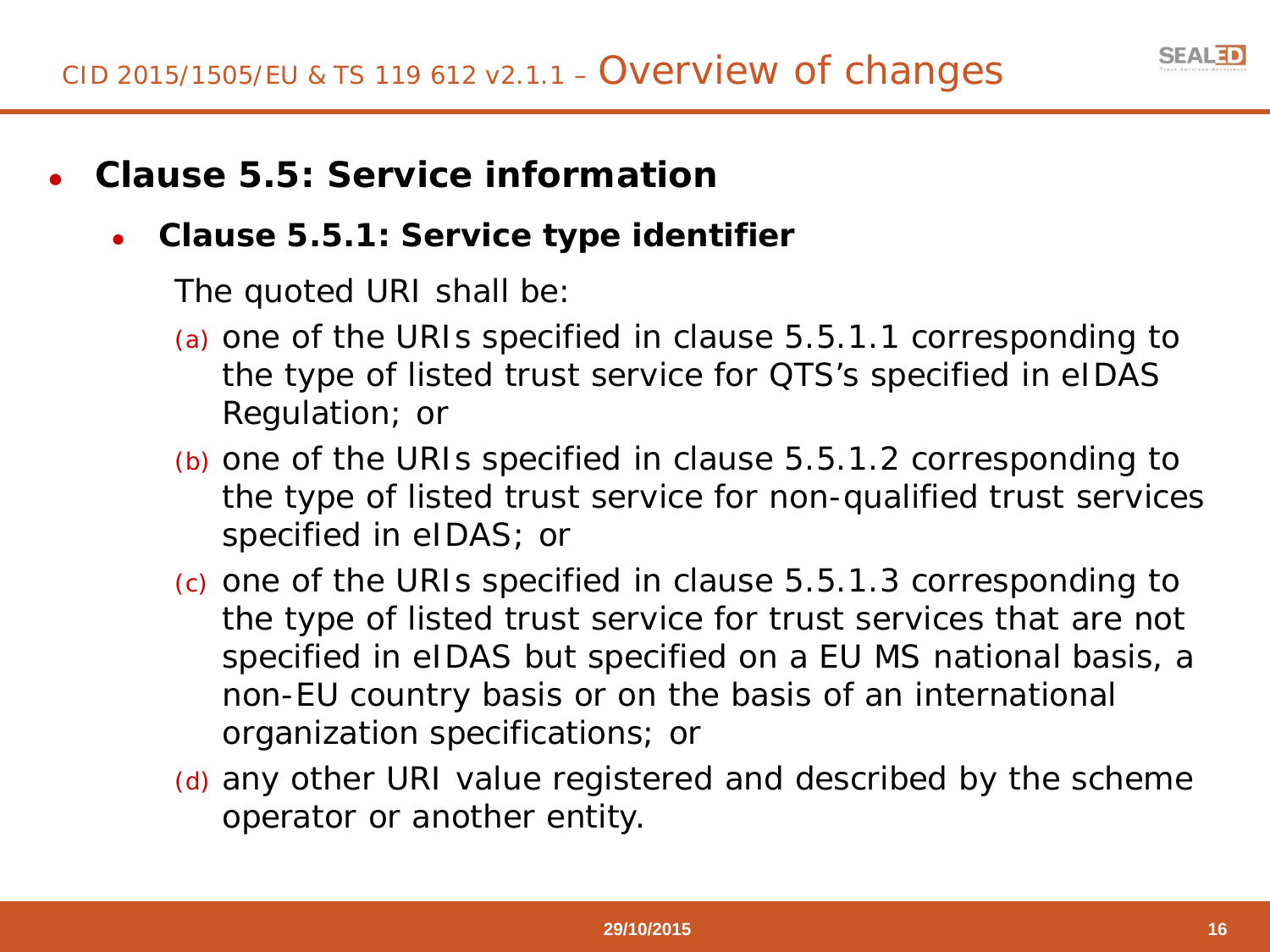

- (a) one of the URIs specified in clause 5.5.1.1 corresponding to the type of listed trust service for QTS's specified in eIDAS Regulation
	- QTSP issuing QCs (CA/QC)
		- + two component services
			- Certstatus/OCSP/QC
			- Certstatus/CRL/QC
	- QTSP issuing qualified time stamps (TSA/QTST)
	- QTSP providing qualified electronic registered delivery services (EDS/Q)
		- + a specific type of qualified EDS
			- QTSP providing qualified electronic registered mail delivery services (EDS/REM/Q)
	- QTSP providing qualified preservation services for QESig/QESeal (PSES/Q)
	- QTSP providing qualified validation services for QESig/QESeal (QESValidation/Q)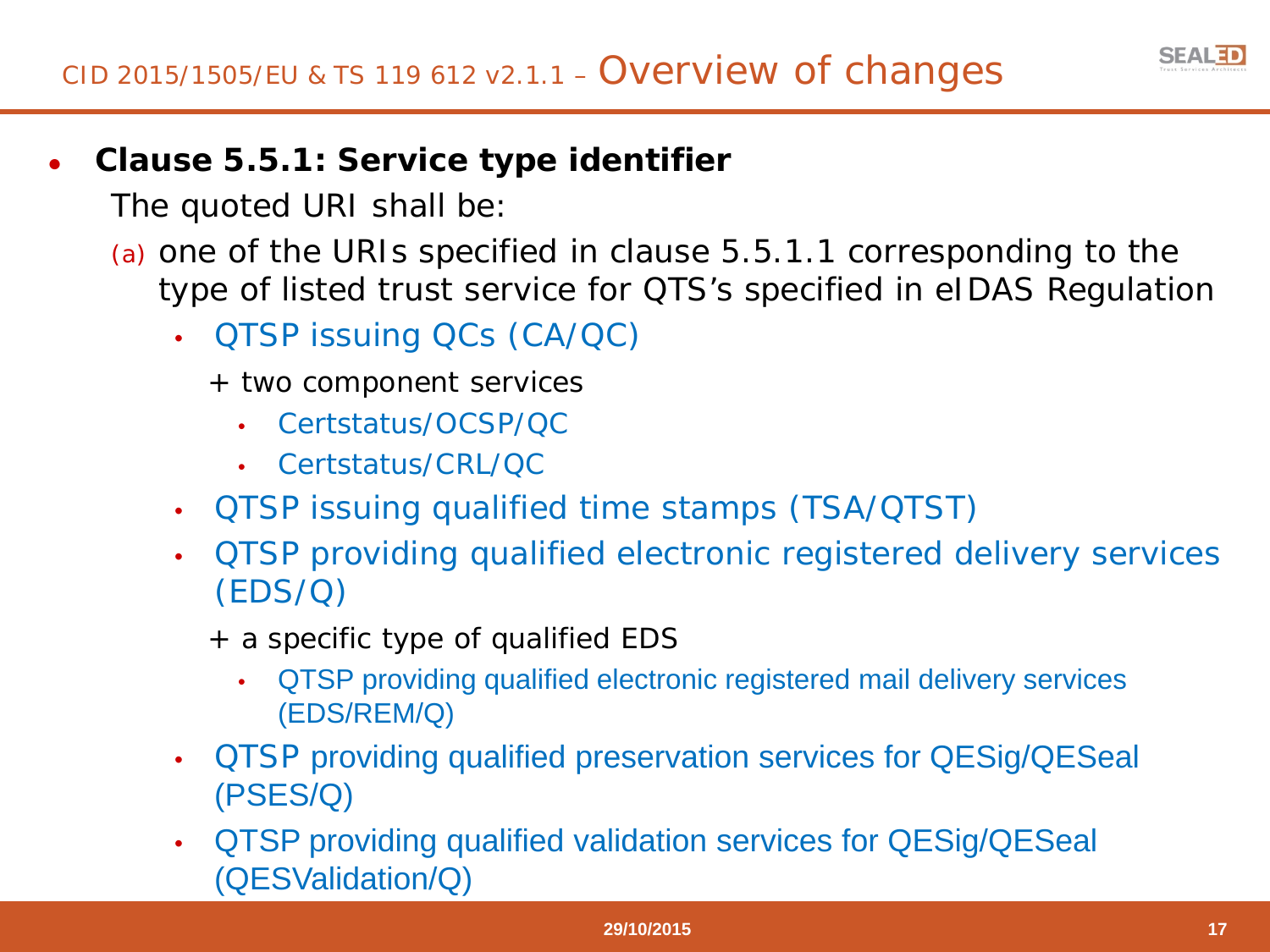

- (a) one of the URIs specified in clause 5.5.1.1 corresponding to the type of listed trust service for QTS's specified in eIDAS Regulation
	- In line with eIDAS Regulation, no "qualified" status possible for QTSP providing qualified generation/creation services for QESig/QESeal
	- Annex II.3 cases can be identified through specific case of CA/QC provisioning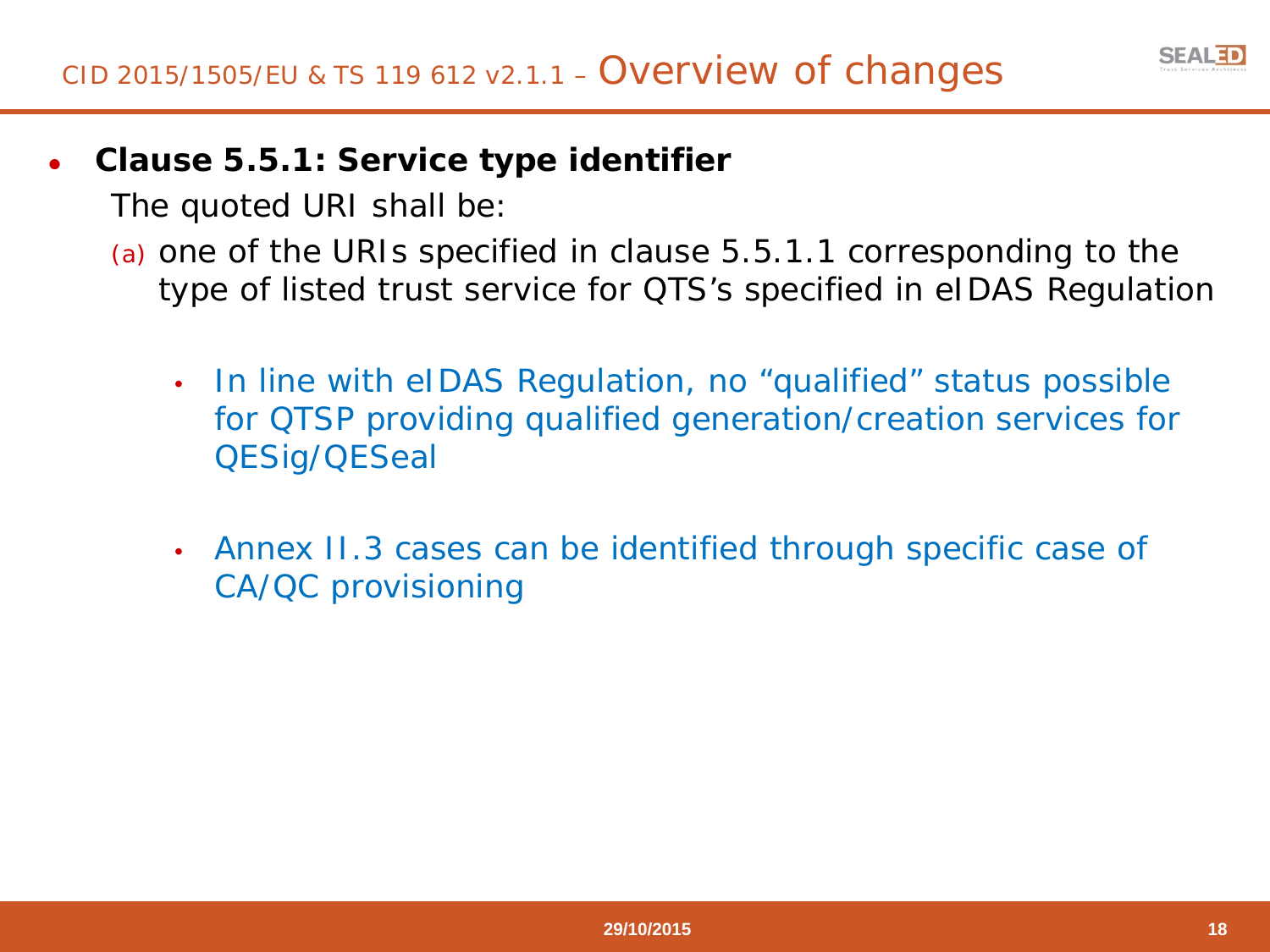

- **Clause 5.5.1: Service type identifier**
	- − <http://uri.etsi.org/TrstSvc/Svctype/CA/QC>:
		- when applicable, **shall** be further identified by using the <http://uri.etsi.org/TrstSvc/TrustedList/SvcInfoExt/RootCA-QC> identifier (described in clause D.4) which is included in the additionalServiceInformation extension (clause 5.5.9.4) within a Service information extension (clause 5.5.9).
		- when applicable, shall be further specified by using an additionalServiceInformation extension (clause 5.5.9.4) within a Service information extension (clause 5.5.9) by using the appropriate identifiers indicating the nature of the qualified certificates for which the qualified status has been granted: "ForeSignatures", "ForeSeals", "ForWebSiteAuthentication".
		- − When, in accordance with Annex II of eIDAS, CA/QC service includes the management of the electronic signature/seal creation data on behalf of the signatory for QESig/QESeal as part of the provision of QSCD, then the QCs for which the private key resides in such a device shall be further identified and specified through the use of a Qualifications extension (clause 5.5.9.2) "QCQSCDManagedOnBehalf" within a Service information extension (clause 5.5.9) by using the appropriate criteria and qualifiers (clause 5.5.9.2.3).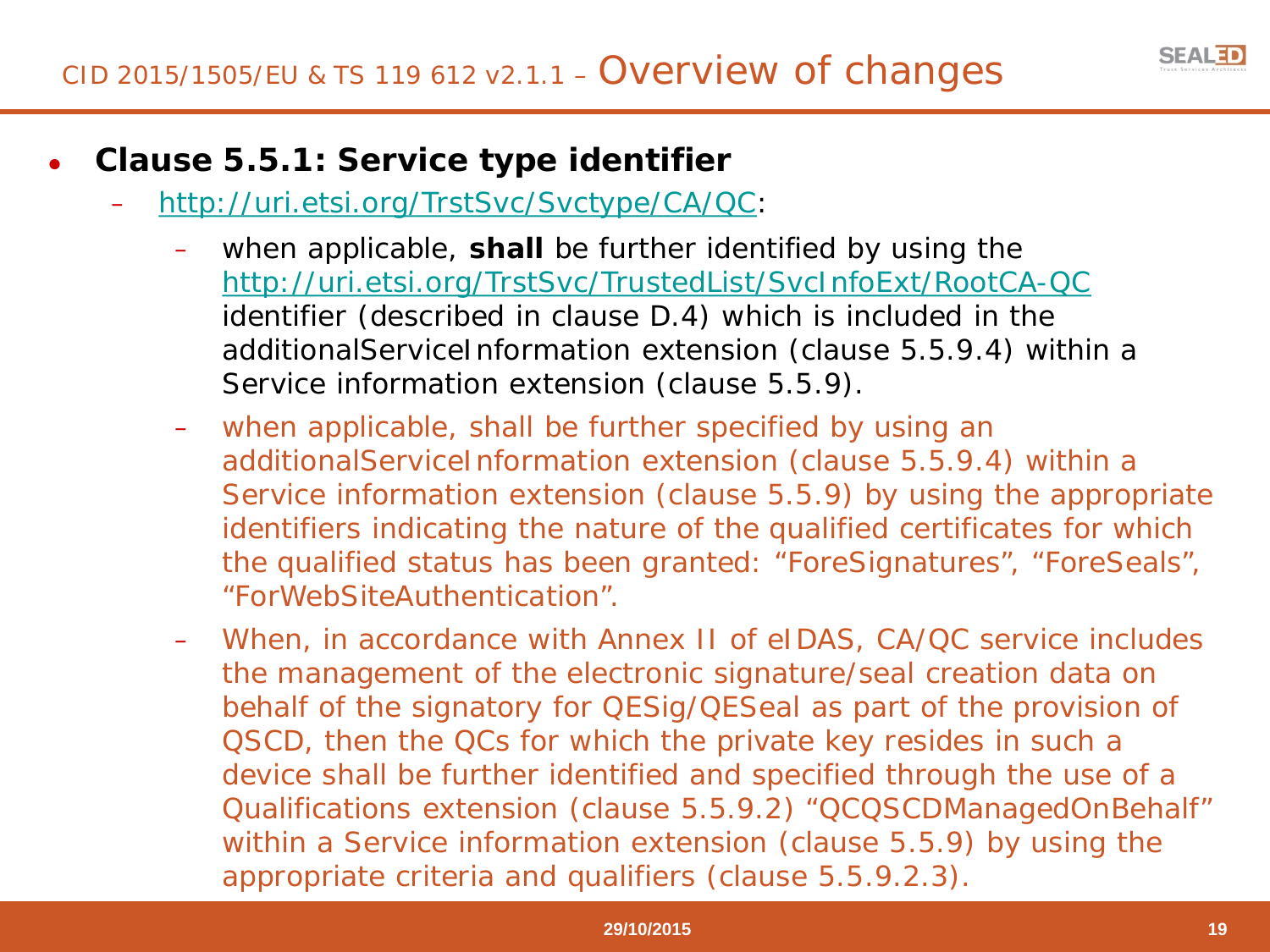- b) one of the URIs specified in clause 5.5.1.2 corresponding to the type of listed trust service for **non-qualified** trust services specified in eIDAS;
	- TSP issuing not qualified certificates (CA/PKC)
		- + two component services Certstatus/OCSP & Certstatus/CRL
	- TSP issuing not qualified time stamps (TSA; TSA/TSS-QC; TSA/TSS-AdESQCandQES)
	- TSP providing not qualified electronic registered delivery services (EDS)
		- + a specific type of not qualified EDS
			- TSP providing not qualified electronic registered mail delivery services (EDS/REM)
	- TSP providing not qualified preservation services for ESig/ESeal (PSES)
	- TSP providing not qualified validation services for ESig/ESeal (AdESValidation)
	- TSP providing not qualified generation services for ESig/ESeal (AdESGeneration)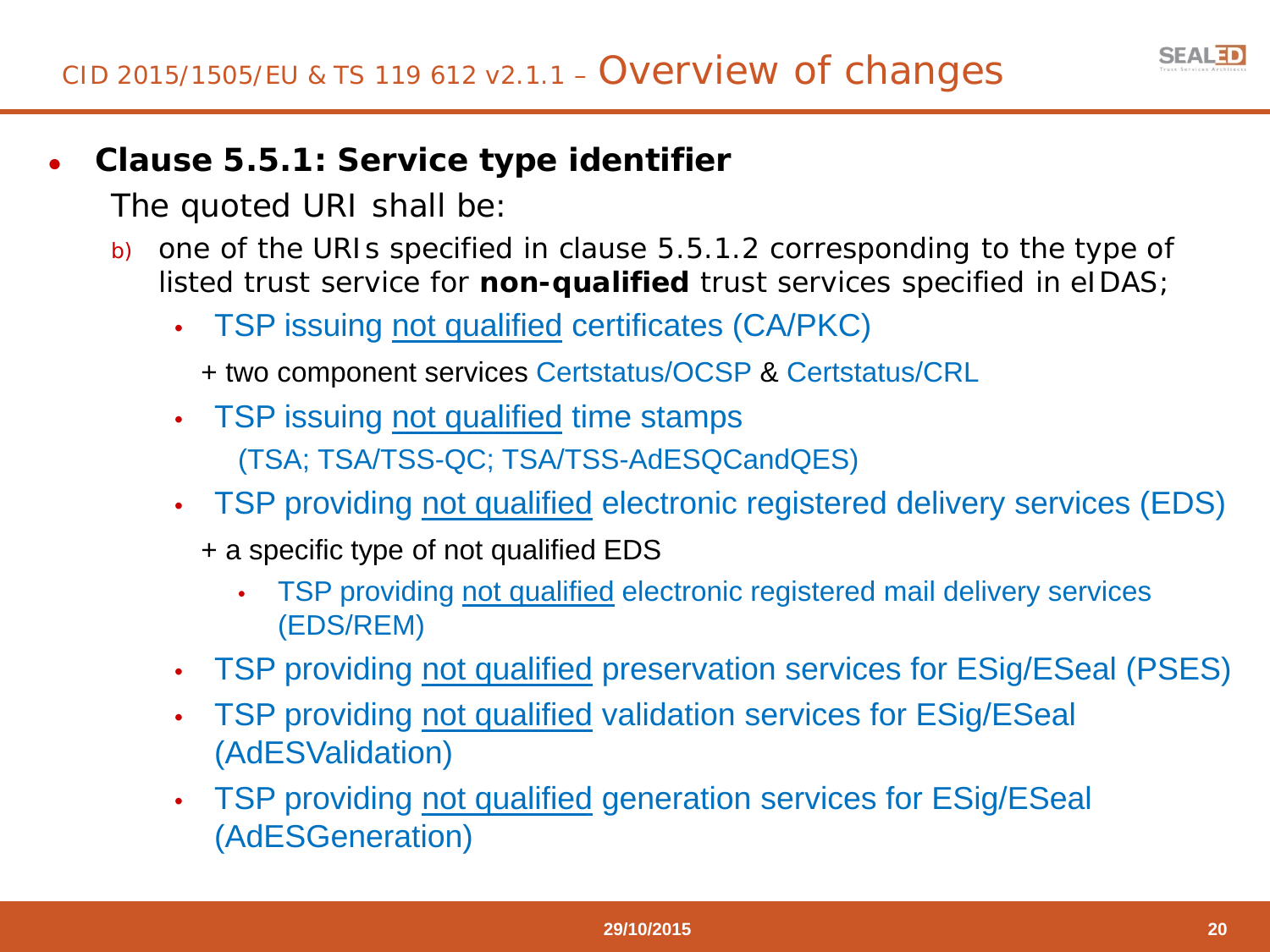- c) one of the URIs specified in clause 5.5.1.3 corresponding to the type of listed trust service for trust services that are not specified in eIDAS but specified on a EU MS national basis, a non-EU country basis or on the basis of an international organization specifications;
	- RA RA/nothavingPKIid
	- ACA
	- SignaturePolicyAuthority
	- Archiv Archiv//nothavingPKIid
	- IdV IdV//nothavingPKIid
	- KEscrow Kescrow/nothavingPKIid
	- PPwd PPwd/nothavingPKIid
	- TlIssuer
	- NationalRootCA-QC
	- unspecified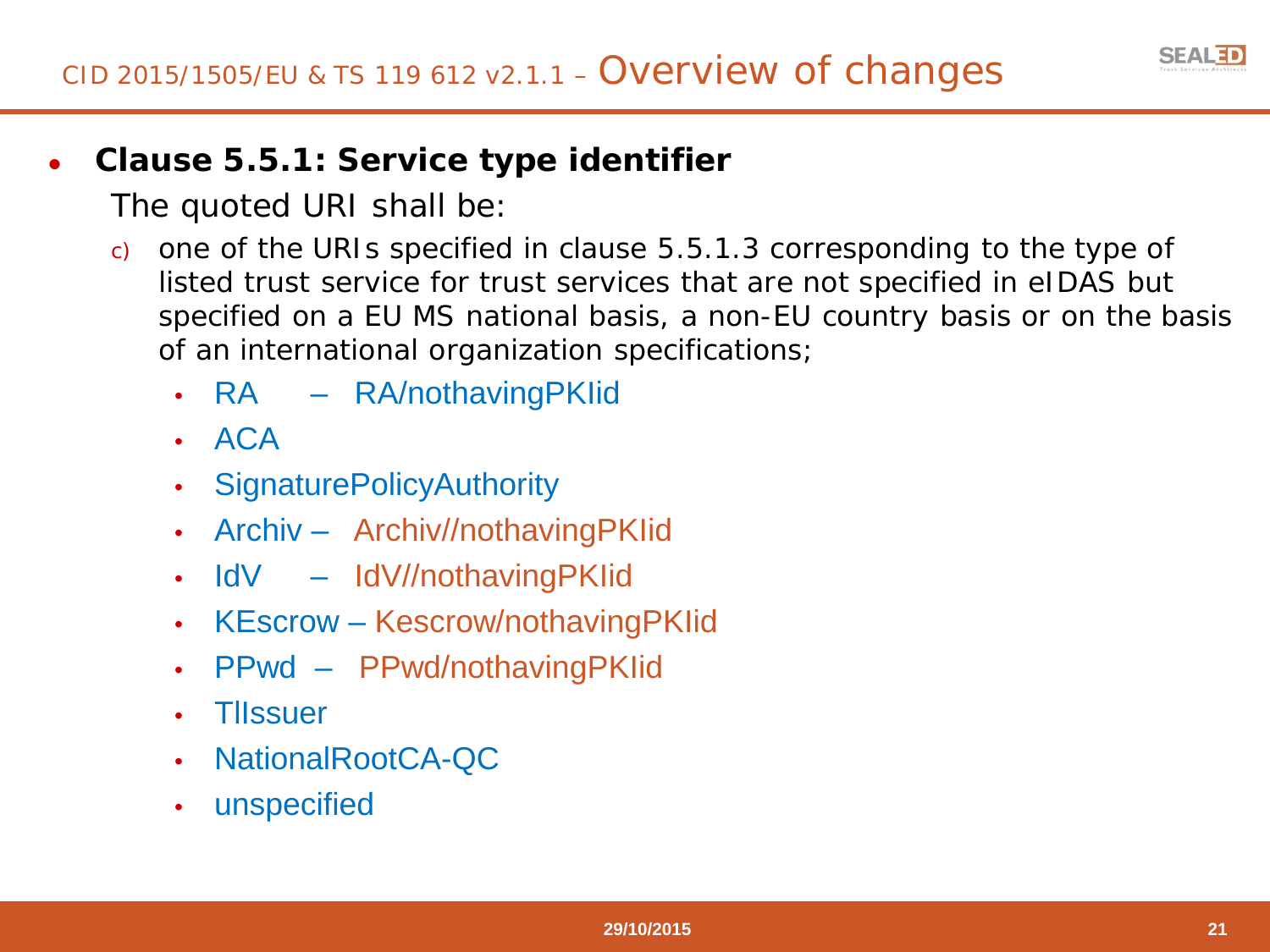

# ● **Clause 5.5: Service information**

- **Service name** (clause 5.5.2)
	- − No change in specifications.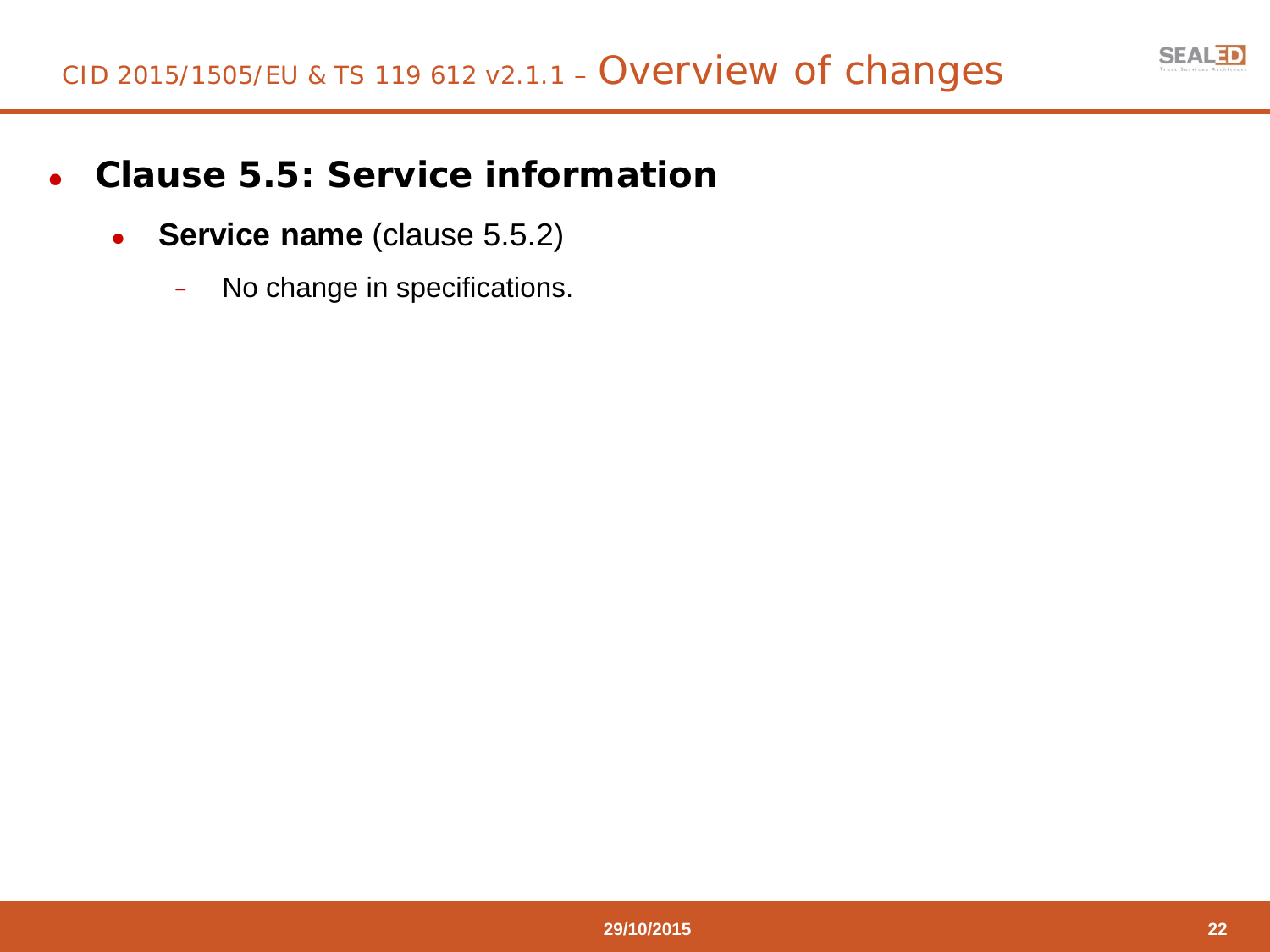

#### **When using PKI public-key technology:**

- A service **shall** be identified by exactly one public key  $(= Sdi)$
- A public key identifying a service **shall** be represented by
	- One or more certificate being the container of the public key identifying the service.
		- It **should** be represented by exactly one certificate
		- When the same public key is represented by more than one certificate, all those certificates:
			- **must** relate to the same public key and
			- **must** have identical subject names.
		- When candidate certificates for the same public key do not have subject names identical to subject names of certificates already representing the same key, they are not eligible and **shall not** be added.
	- X.509SubjectName **should be used** (optional)
	- ds: KeyValue optional
	- **SKI** optional
- The same public key must only be used to represent one service (and hence appear only once) in a MS TL for a specific service type (while it can appear in another MS TL for the same service type, or in the same TL for another service type).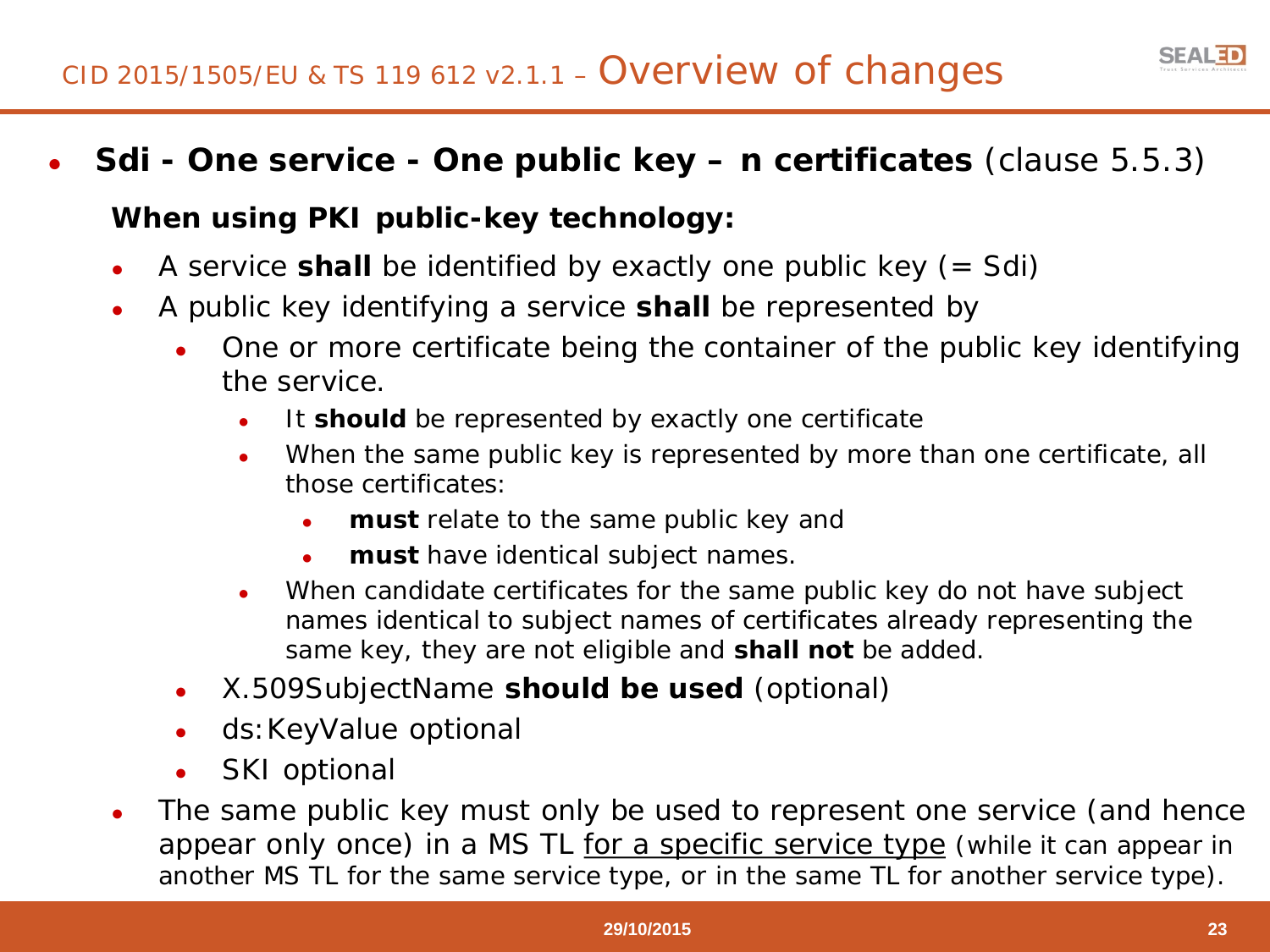● **Sdi - One service - One public key – n certificates** (clause 5.5.3)

**When using PKI public-key technology:**

- A service **shall** be identified by exactly **one public key** (= Sdi)
	- not "identified" by any one of the certificates provided, which are only provided as representations of the public key and identical sources of DN
- When used as Trust Anchor for X.509 certificate path validation, when TL are used as source for TA, the Sdi is **the public key and is the TA input together with the "subject name"** (extracted from any listed certificate)
	- $\rightarrow$  such use as TA confirmed by CID 2015/1505/EU
- Sdi's certificates as Trust Anchors are not to be validated as part of the RFC 5280 certificate path validation.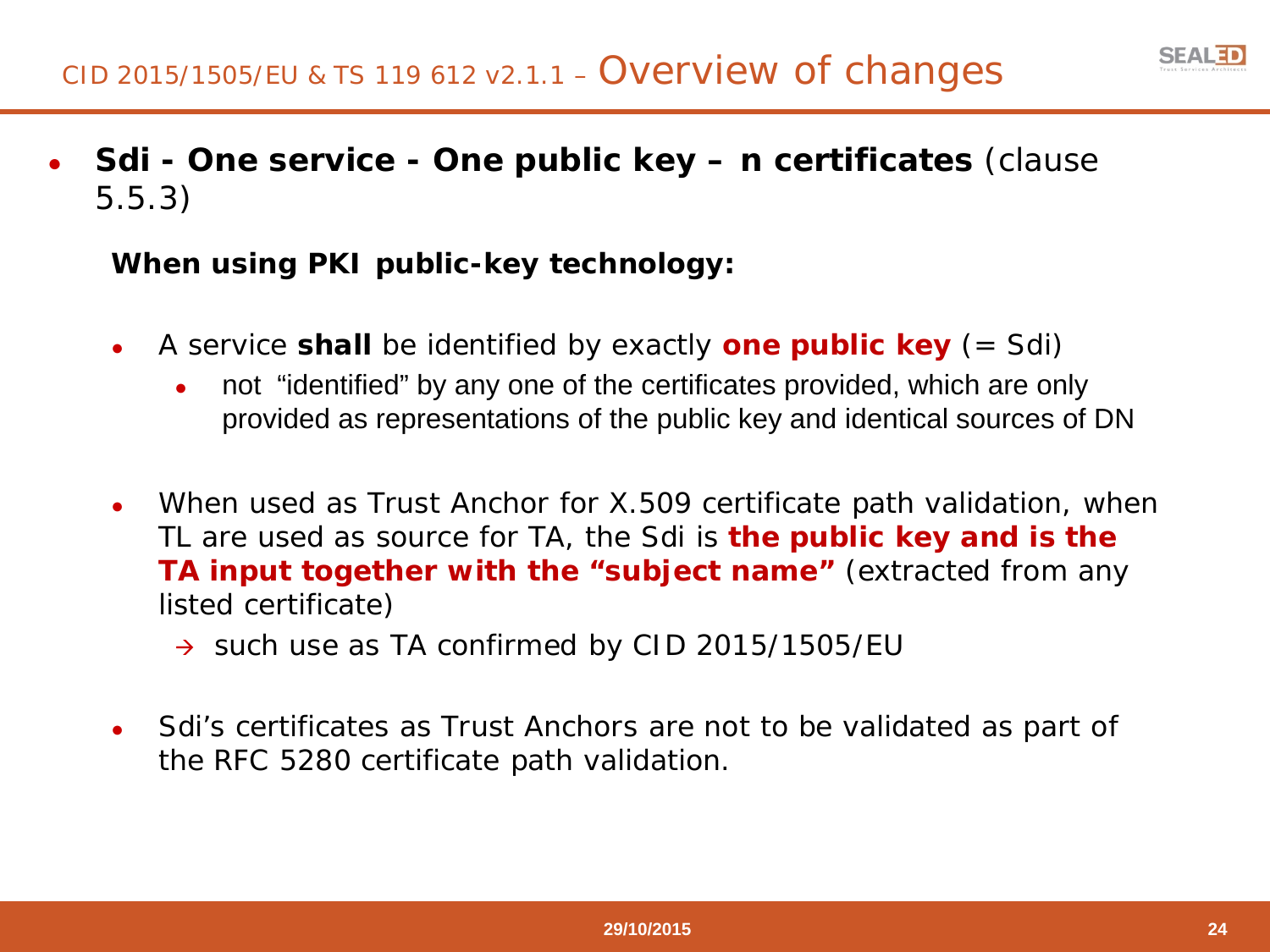

**Service digital identifier** (clause 5.5.3)

#### **When not using PKI public-key technology:**

(e.g. for a service with a service type identifier "http://uri.etsi.org/TrstSvc/Svctype/RA/nothavingPKIid"),

- an indicator expressed as a URI
- This indicator shall be defined by the TLSO in a scheme specific context in such a way that it identifies uniquely and unambiguously the listed service.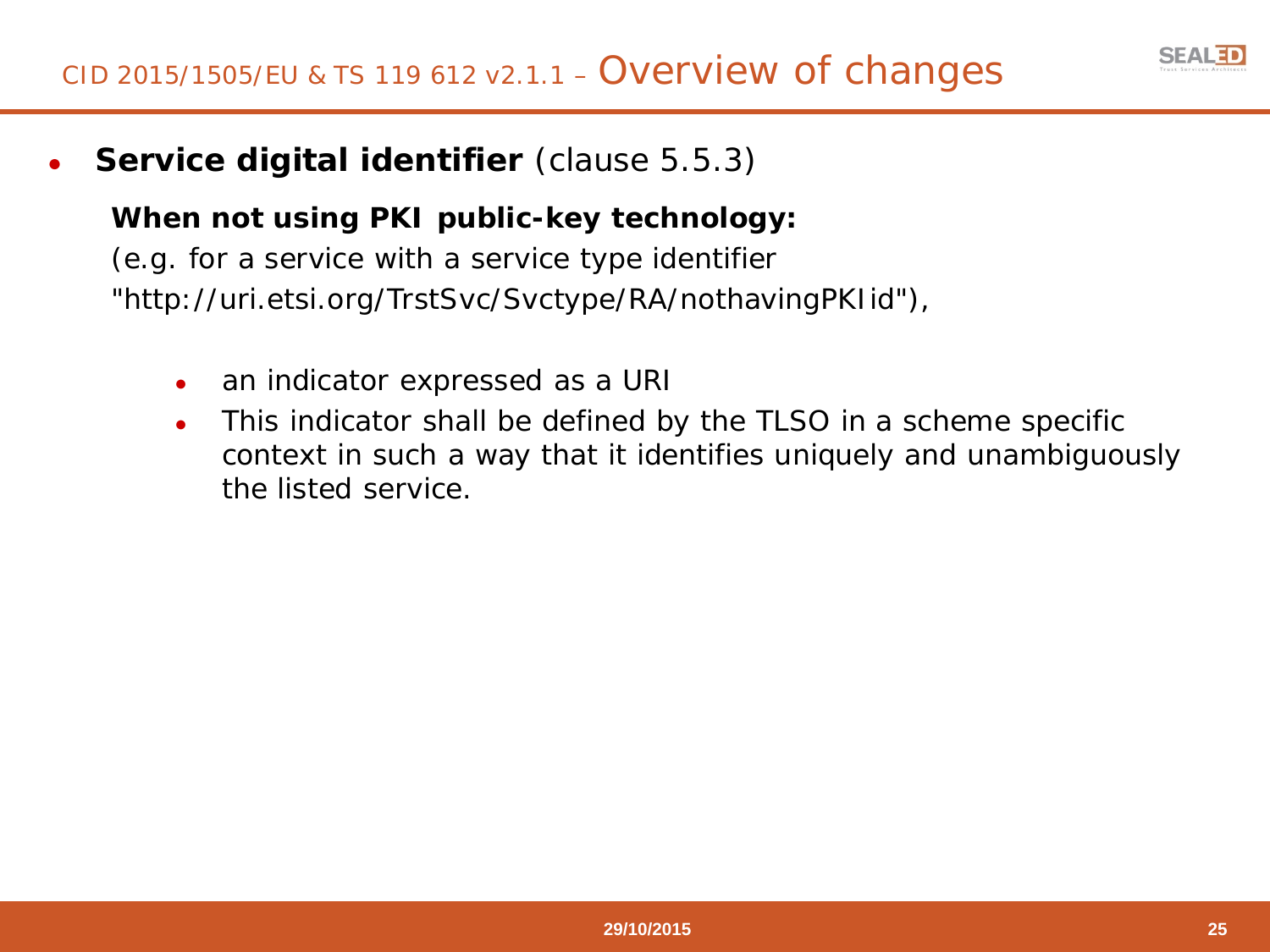

**Service current status (clause 5.5.4)** 



- The migration of the 'Service current status' value of services listed in EUMS trusted list as of the day before the date eIDAS Regulation applies (i.e. 30 June 2016) shall be executed on the day the Regulation applies (i.e. 01 July 2016) as specified in annex J.
- As from the day eIDAS Regulation applies (i.e. 01 July 2016), when a trust service is first approved for being listed in the trusted list, the initial status shall be respectively "granted" or "recognisedatnationallevel"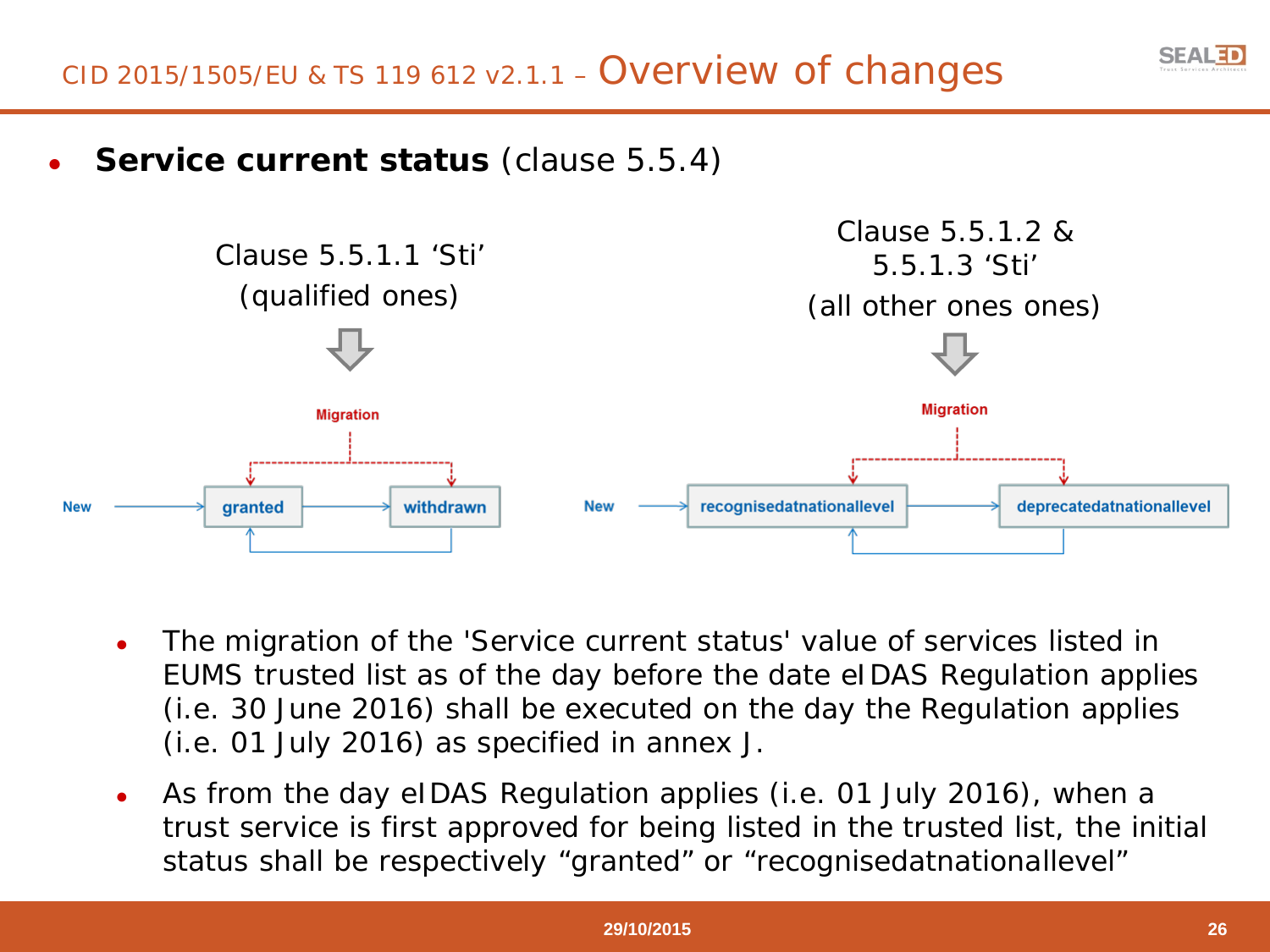# CID 2015/1505/EU & TS 119 612 v2.1.1 – Overview of changes

**Service current status** (clause 5.5.4) – Migration

**'Scs' value of listed services at 30 June 2016 shall be executed on 01 July 2016) as follows:**

For each service of type **"CA/QC"** … by using a service history instance & new 'Scs'



- Add 'Sie: aSI: ForeSignature' for further specifying type of QC issuance
- Any existing Sie: aSI "RootCA-QC" extension is kept
- Existing Sie: Q extensions are kept but migrated as follows
	- $OCWithSSCD \rightarrow OCWithOSCD$
	- $QCNOSSCD \rightarrow QCNOOSCD$
	- OCSSCDStatusAsInCert → OCOSCDStatusAsInCert
	- $QCStatement \rightarrow QCForESig$
	- QCForLegalPerson → NotQualified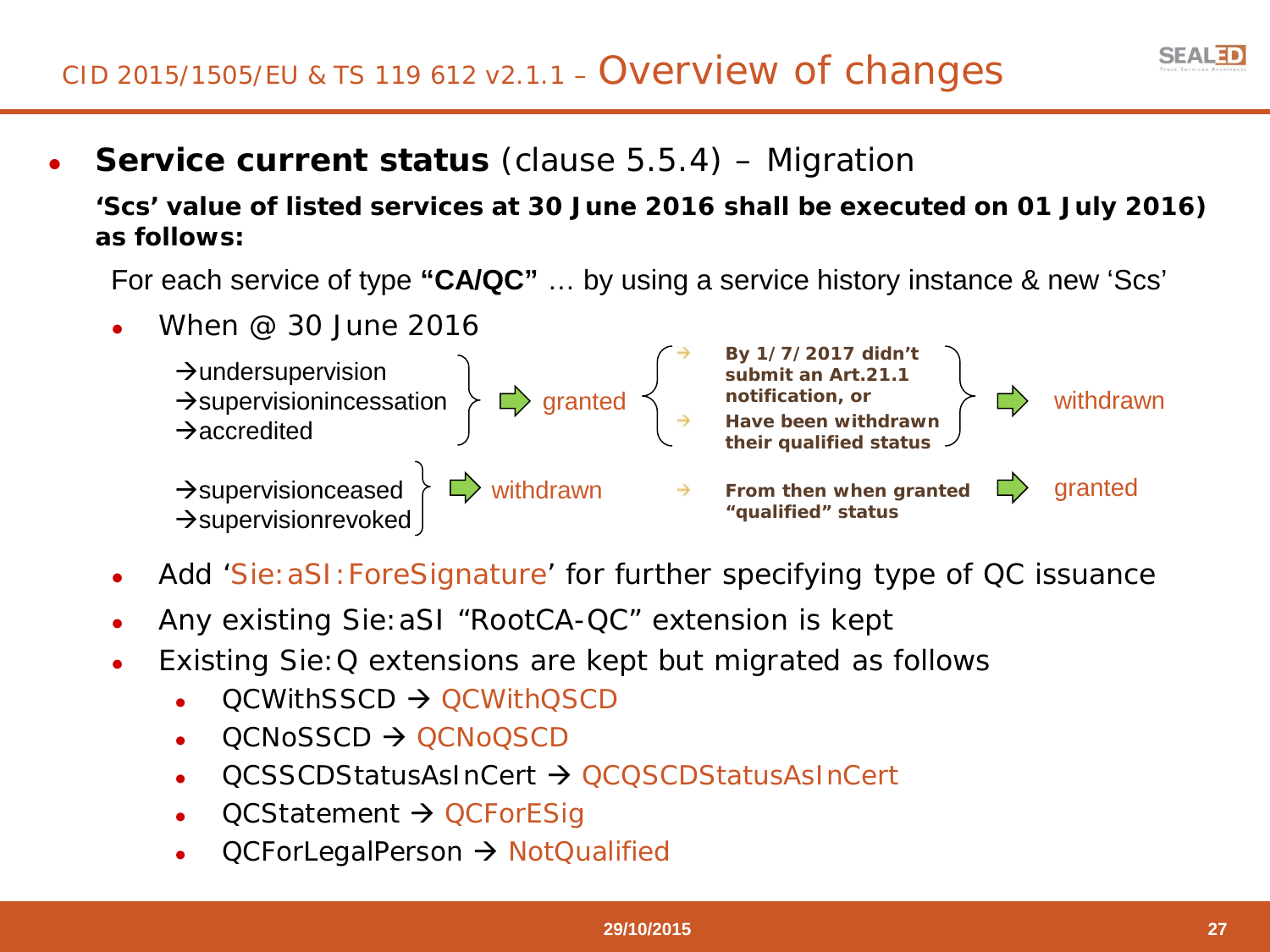# CID 2015/1505/EU & TS 119 612 v2.1.1 – Overview of changes

**Service current status** (clause 5.5.4) – Migration

**'Scs' value of listed services at 30 June 2016 shall be executed on 01 July 2016) as follows:**

For each service of type **"OCSP/QC" & "CRL/QC"**… by using a service history instance



Add 'Sie: aSI: ForeSignature' for further specifying type of QC issuance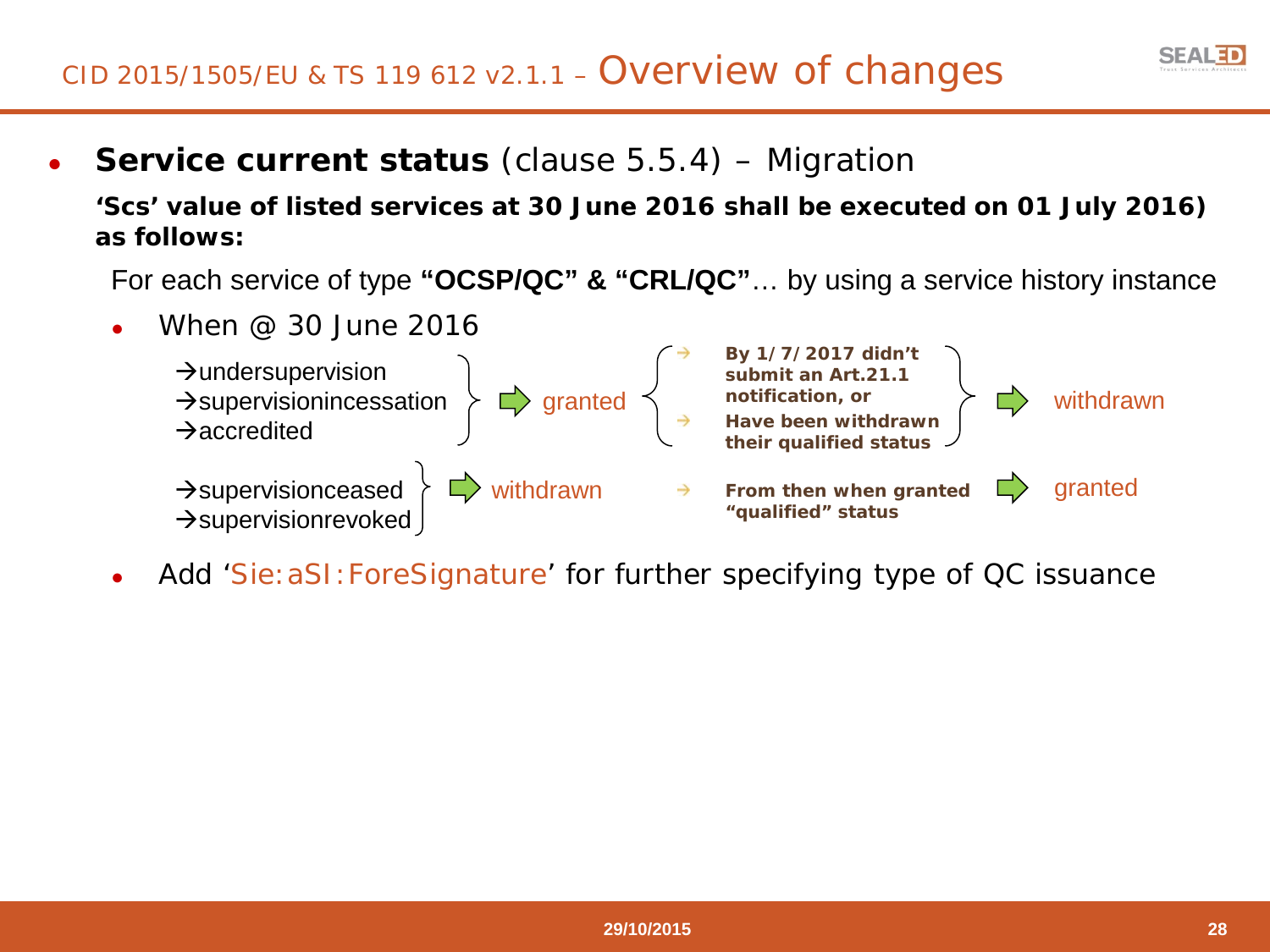# CID 2015/1505/EU & TS 119 612 v2.1.1 – Overview of changes

**Service current status** (clause 5.5.4) – Migration

**'Scs' value of listed services at 30 June 2016 shall be executed on 01 July 2016) as follows:**

For each service of type **"TSA/QTST", "EDS/Q", "EDS/REM/Q", "QESValidation/Q", & "PSES/Q"** … by using a service history instance



● When 'Scs' moved to "granted" for **"QESValidation/Q" or "PSES/Q"** add 'Sie:aSI:ForeSignature' and/or 'Sie:aSI:ForeSeal' as applicable for further specifying type of service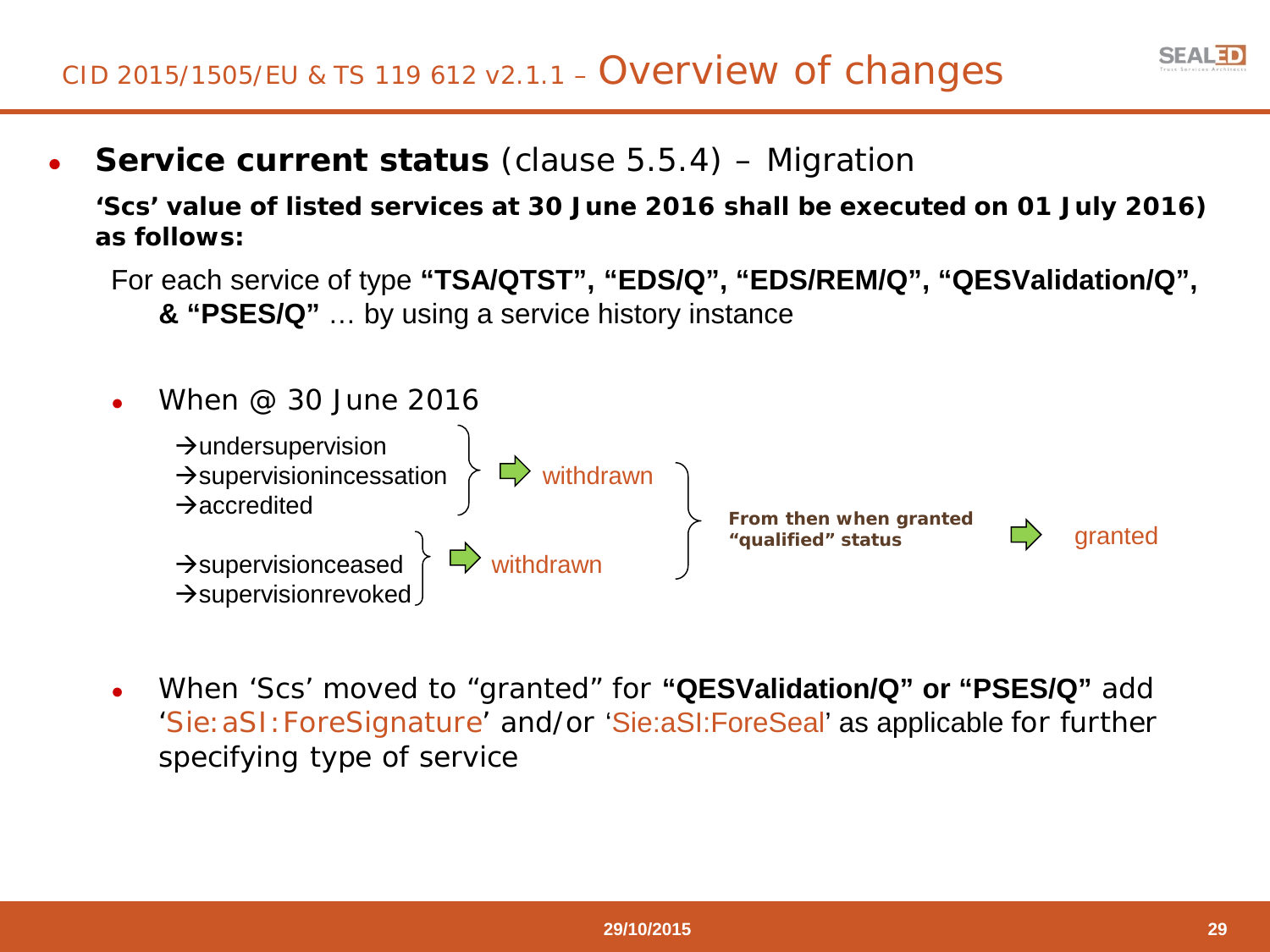**Service current status** (clause 5.5.4) – Migration

**'Scs' value of listed services at 30 June 2016 shall be executed on 01 July 2016) as follows:**

For each service of type **defined in clause 5.5.1.2** … by using a service history instance

- When  $@30$  June 2016  $\rightarrow$ undersupervision  $\rightarrow$ supervisionincessation  $\rangle \Box \rightarrow$  recognisedatnationallevel  $\rightarrow$ accredited  $\rightarrow$ supervisionceased  $\left.\right\}$   $\rightarrow$  deprecatedatnationallevel  $\rightarrow$ supervisionrevoked **From then when deprecated** deprecatedatnationallevel **From**  then when **bedies approved** recognisedatnationallevel
- Where applicable, may add 'Sie:aSI:ForeSignature', 'Sie:aSI:ForeSeal' and/or 'Sie:aSI:ForWebSiteAuthentication', as appropriate for further specifying type of service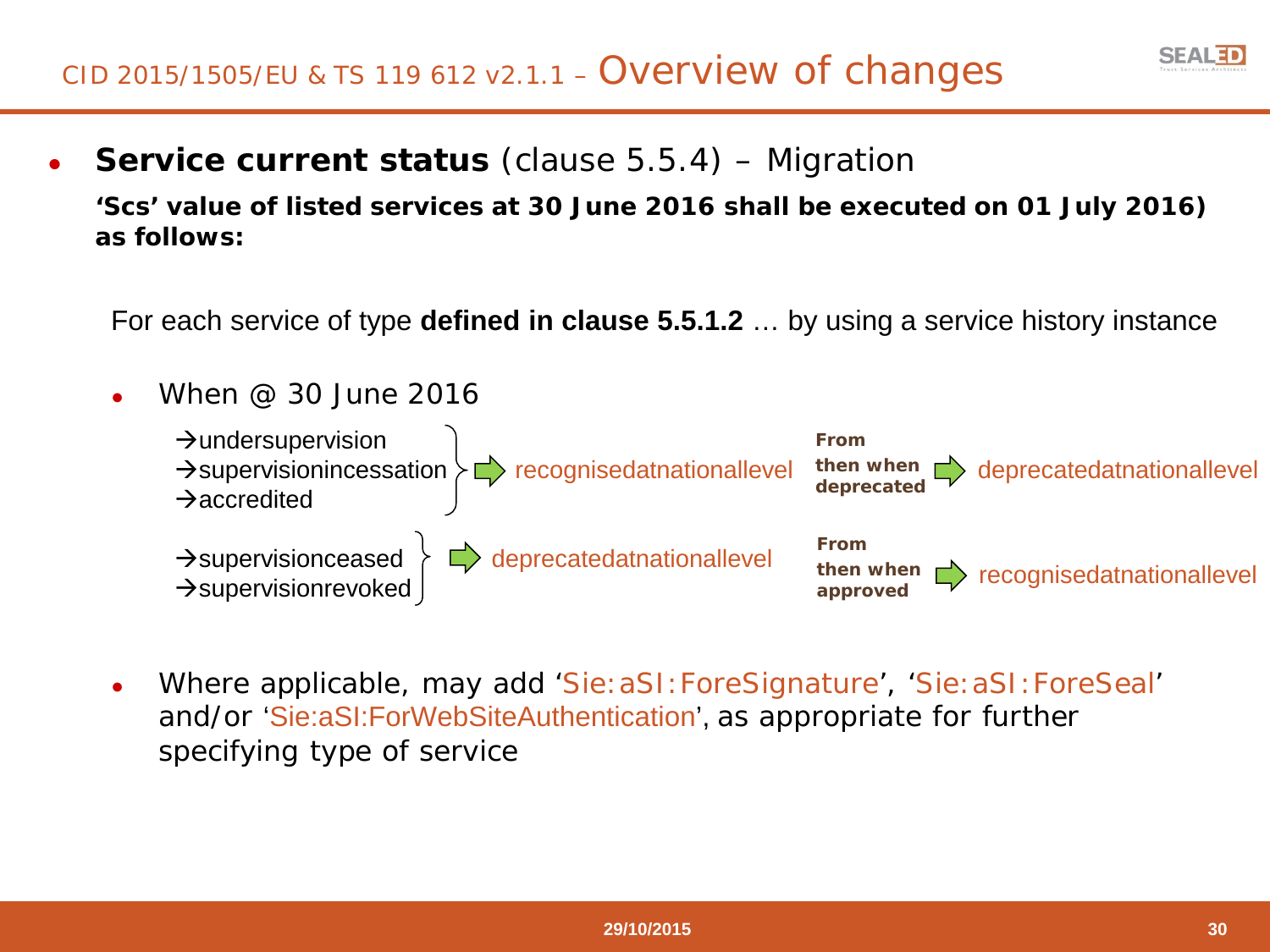**Service current status** (clause 5.5.4) – Migration

**'Scs' value of listed services at 30 June 2016 shall be executed on 01 July 2016) as follows:**

For each service of type **defined in clause 5.5.1.3** … by using a service history instance

When  $@30$  June 2016  $\rightarrow$ undersupervision  $\rightarrow$ supervisionincessation  $\rangle \Box \rightarrow$  recognisedatnationallevel  $\rightarrow$ accredited  $\rightarrow$ setbynationallaw  $\rightarrow$ supervisionceased  $\rightarrow$ supervisionrevoked  $\leftarrow$  deprecatedatnationallevel  $\rightarrow$ supervisionrevoked<br>  $\rightarrow$ deprecatedbynationallaw **From then when deprecated** deprecatedatnationallevel **From then when approved**  $\Rightarrow$  recognisedatnationallevel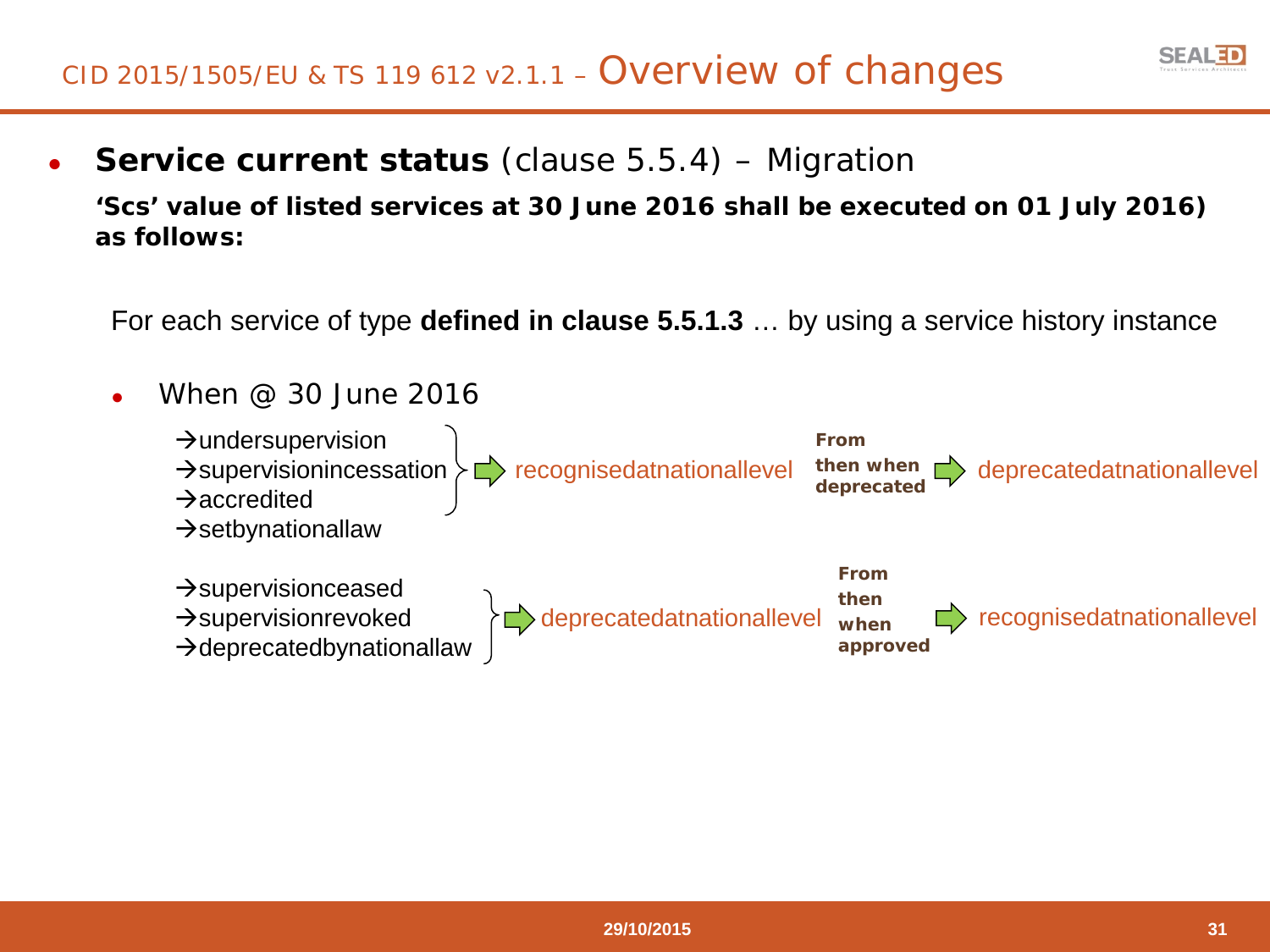

#### **Current status starting date and time (clause 5.5.5)**

- TLSO shall ensure the consistency of the (re)-issuance of a trusted list and the actual date when a service status has been updated (e.g. granted or withdrawn), i.e. the 'List issue date and time' (clause 5.3.14), the time of signing the trusted list and the time of change.
- The date and time associated to the new current status of a listed service shall not be set before the date of (re)issuance of the trusted list as retroactive status change can have undesired effects to previous validations of listed services and of their outputs.
- **Scheme service definition URI (clause 5.5.6)** 
	- No change in specifications
- **Service supply points (clause 5.5.7)** 
	- No change in specifications
- **TSP service definition URI** (clause 5.5.8)
	- No change in specifications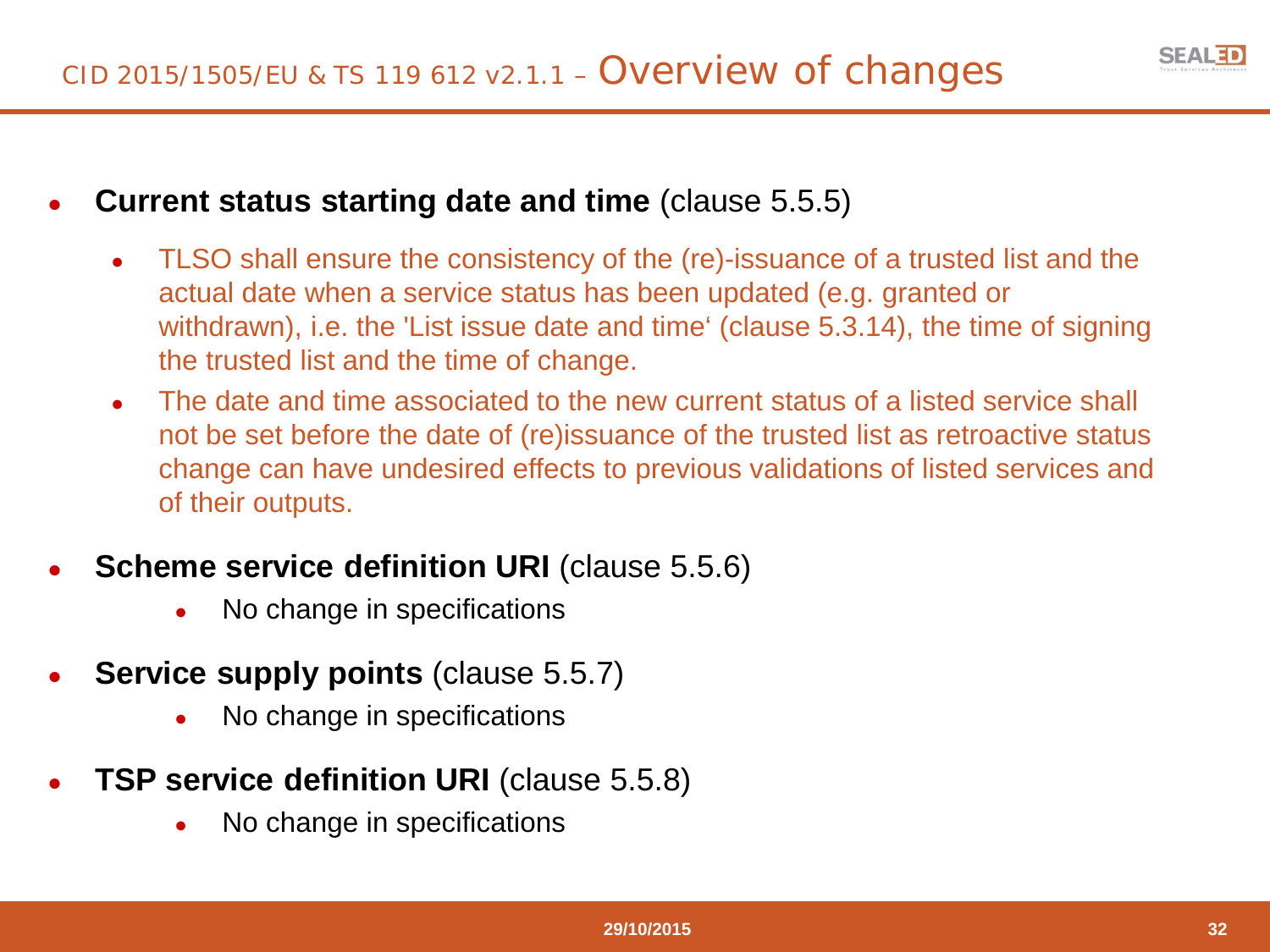

**Service information extension** (clause 5.5.9)

# **New Qualifiers in Sie:Q extension**

- **OCWithSSCD**
- QCNoSSCD
- QCSSCDStatusAsInCert
- **OCWithOSCD**
- OCN<sub>o</sub>OSCD
- QCQSCDStatusAsInCert
- QCQSCDManagedOnBehalf
- **QCForLegalPerson**
- **QCForESig**
- **OCForESeal**
- **OCForWSA**
- **NotQualified**
- **QCStatement**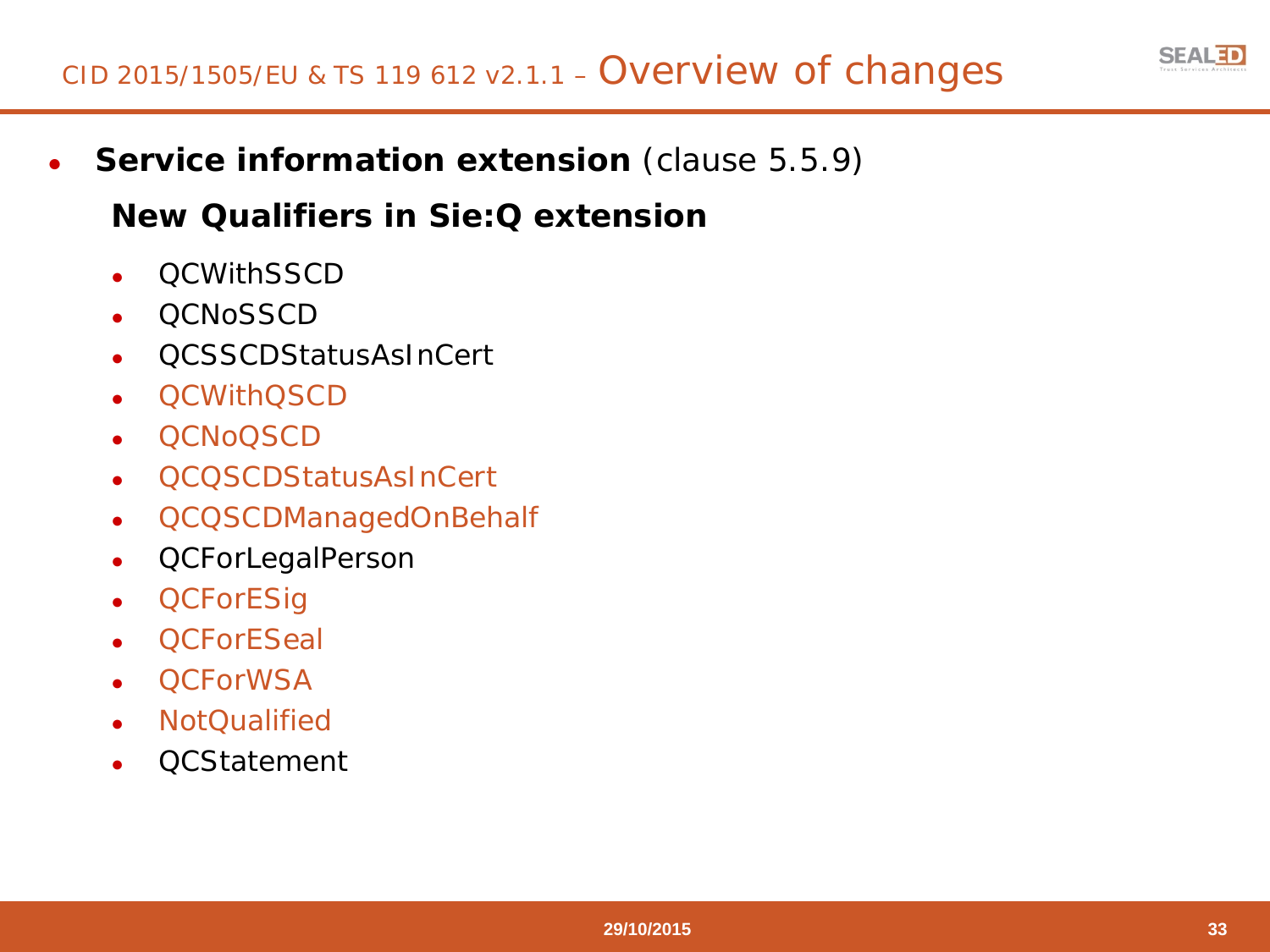

- **Sie:TOB** (clause 5.5.9.3)
	- No change in specifications
- **Sie:aSI** (clause 5.5.9.4)

#### New URIs

- "http://uri.etsi.org/TrstSvc/TrustedList/SvcInfoExt/ForeSignatures": in order to further specify the "Service type identifier" identified service as being provided for electronic signatures;
- "http://uri.etsi.org/TrstSvc/TrustedList/SvcInfoExt/ForeSeals": in order to further specify the "Service type identifier" identified service as being provided for electronic seals;
- "http://uri.etsi.org/TrstSvc/TrustedList/SvcInfoExt/ForWebSiteAuthentica tion": in order to further specify the "Service type identifier" identified service as being provided for web site authentication.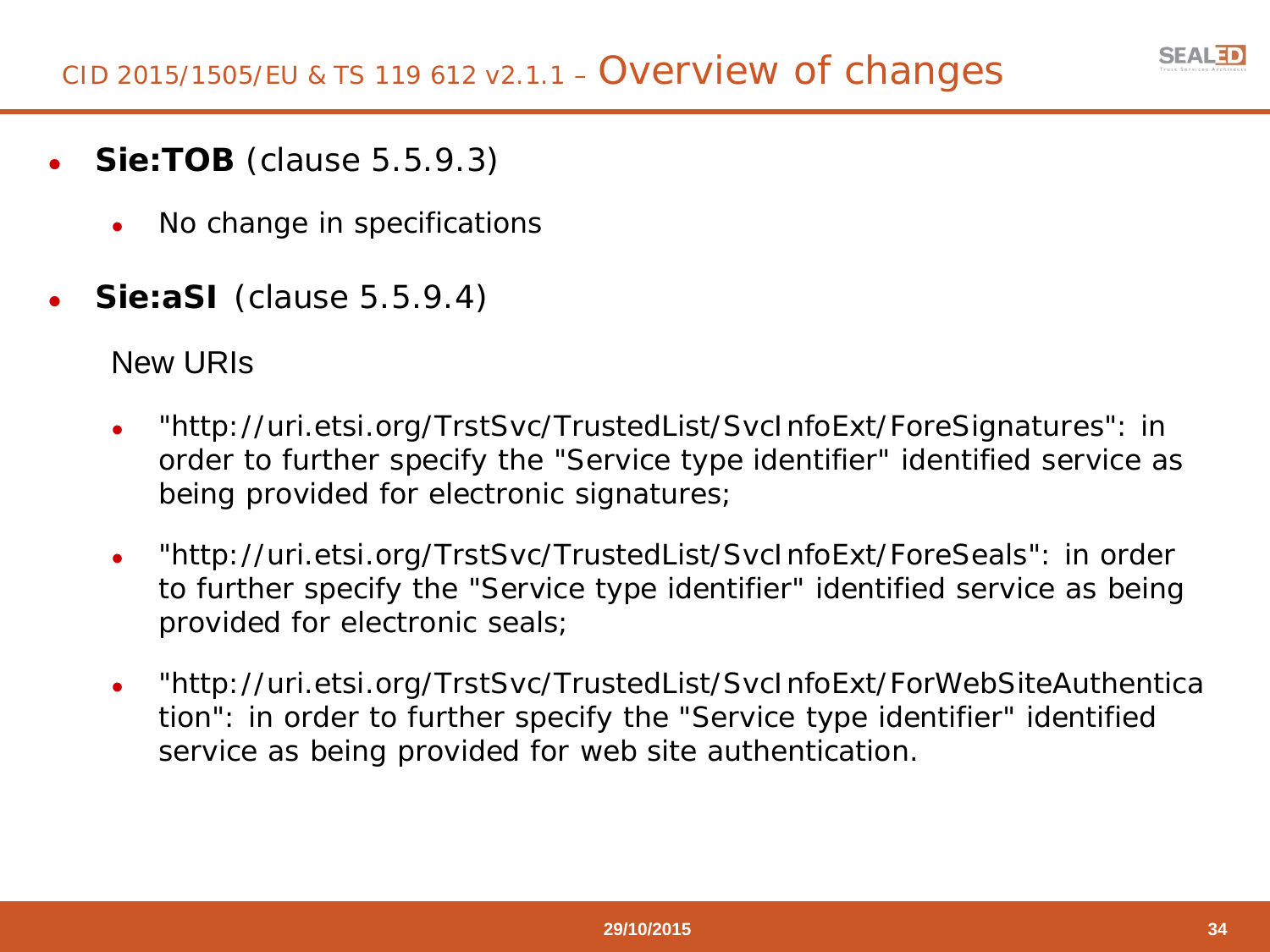

- Clause 5.6: Service approval history information
	- Changes applicable to service fields apply
- Clause 5.7: Signature
	- Reference to TS 102 176-1 changed into reference to TS 119 312
	- The TLSO certificate, to be used to validate its digital signature on the TL, shall be protected with the digital signature by incorporating the TLSO certificate within the ds:KeyInfo element that shall not contain any other certificate forming any kind of associated certificate chain.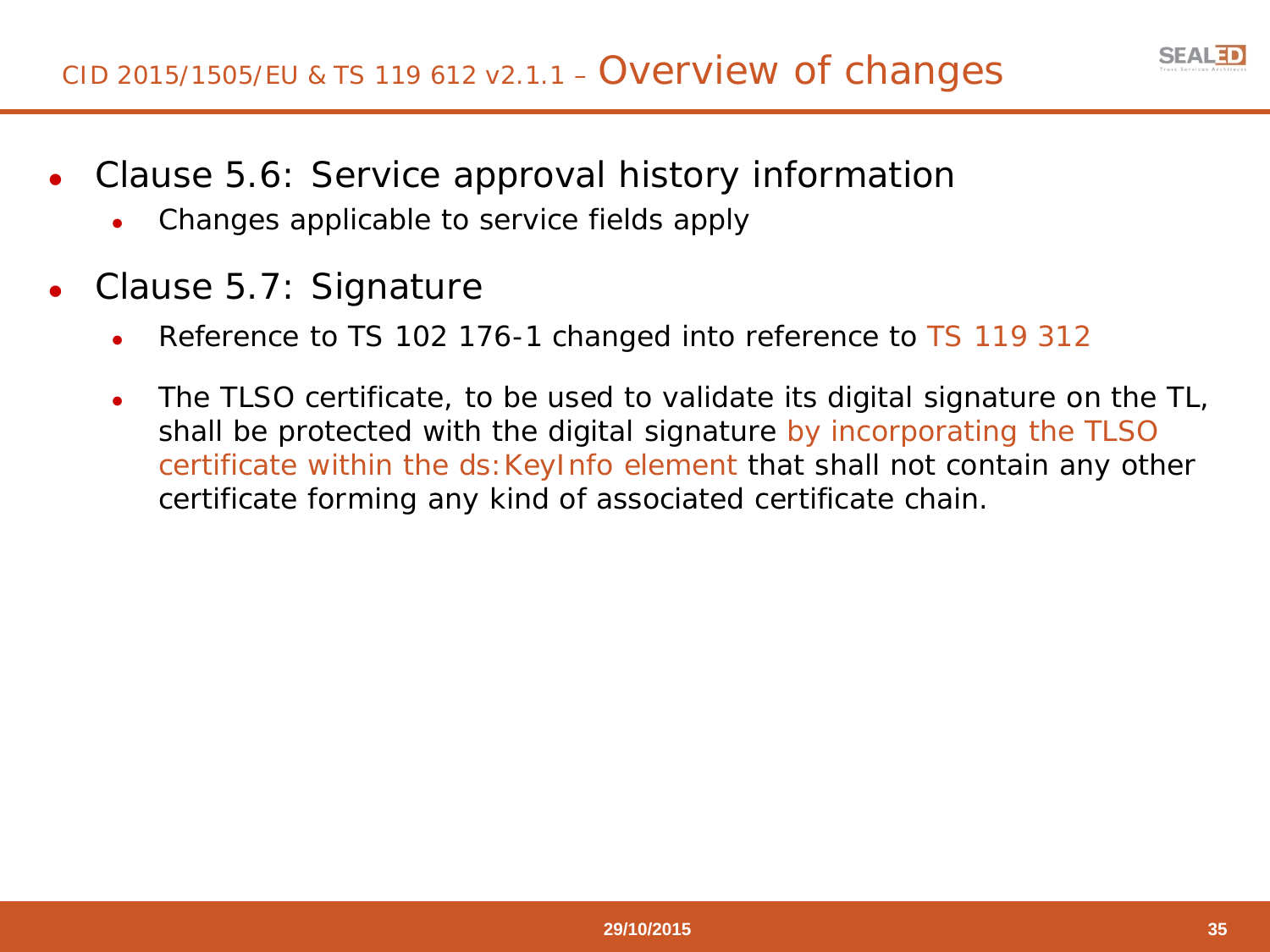

- Clause 6: Operations
	- Clause  $6.1$  TL publication
		- The HTTP URI pointing to the TL shall be without any special character, shall contain a fully qualified domain name in the host section, and an absolute path, without a query section. It shall be an as stable and permanent URI as possible, without implying any redirection, without requiring acceptance of cookies or explicit action for downloading, and it shall lead directly to the .xml /.xtsl file that shall be downloadable by an application. The absolute path shall end with the string ".xml" or ".xtsl". There shall not be any extraneous header or trailer information in the file.
		- When publishing their TLs, TLSOs should make sure that the cache control is set to a reasonable period, i.e. avoiding that an old version of the TL is allowed to linger in network caches long after it was replaced by a new one by the TLSO. The use of this cache-control should be limited to a maximum value not exceeding 4 hours.